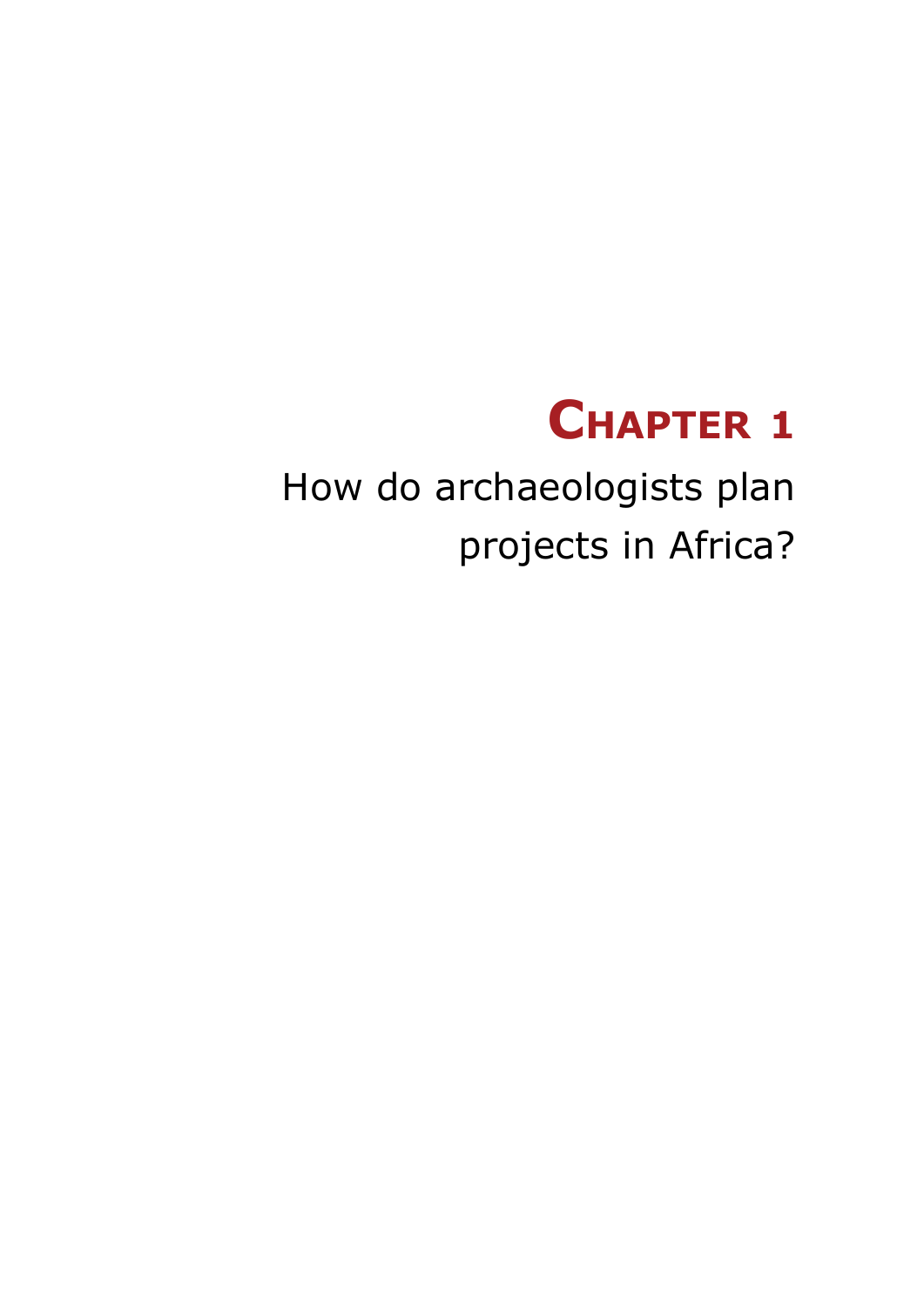#### **INTRODUCTION**

#### **Alexandre Livingstone Smith1**

In Africa, like elsewhere, academic problem-oriented projects have long been the spearhead of archaeological research, but archaeological rescue operations, also known as Cultural Resources Management (or CRM), are growing in strength and numbers. While the first are generally designed to answer specific research questions in an academic environment, the latter have the broader objective to preserve a maximum of information regardless of any specific period or problem and are usually set in a business environment. There are a lot of common points to any archaeological project, but planning and managing academic of CRM projects can be very different.

In the field they differ drastically, as the agenda of construction works sets the pace of archaeological investigations in CRM. Hard choices and scientific shortcuts have to be made on the go, always keeping pace with the calendar of earthworks. To do this properly, one needs a lot of experience. Finally, whatever the project, at every turn, from inception to closure, the local communities need to be taken into account. Indeed, people living in the target area of an archaeological project play an important role. They may also, in some cases, benefit from the touristic development of archaeological heritage when local security and infrastructure allow it.

Also, at this stage, few African states have set standards of quality and good practice in CRM so the list of practical experience offered by the various contributors in this chapter may serve as a point of departure.

The organisation of academic international projects is summarised by **Anne C. Haour & Didier N'Dah**. Considering the building of networks and cooperation, they explain how students can (and must) take advantage of such projects to learn, but also to promote their own research agendas. They also consider the practical side of things such as planning fieldwork, including the budget and equipment. Important here is to highlight the ways in which a student may benefit from and use the considerable resources of international projects. Finally, everything comes with a price, the authors also underline the serious administrative requirements involved in the process.

<sup>1</sup> Heritage Studies, Royal Museum for Central Africa, Tervuren, Belgium.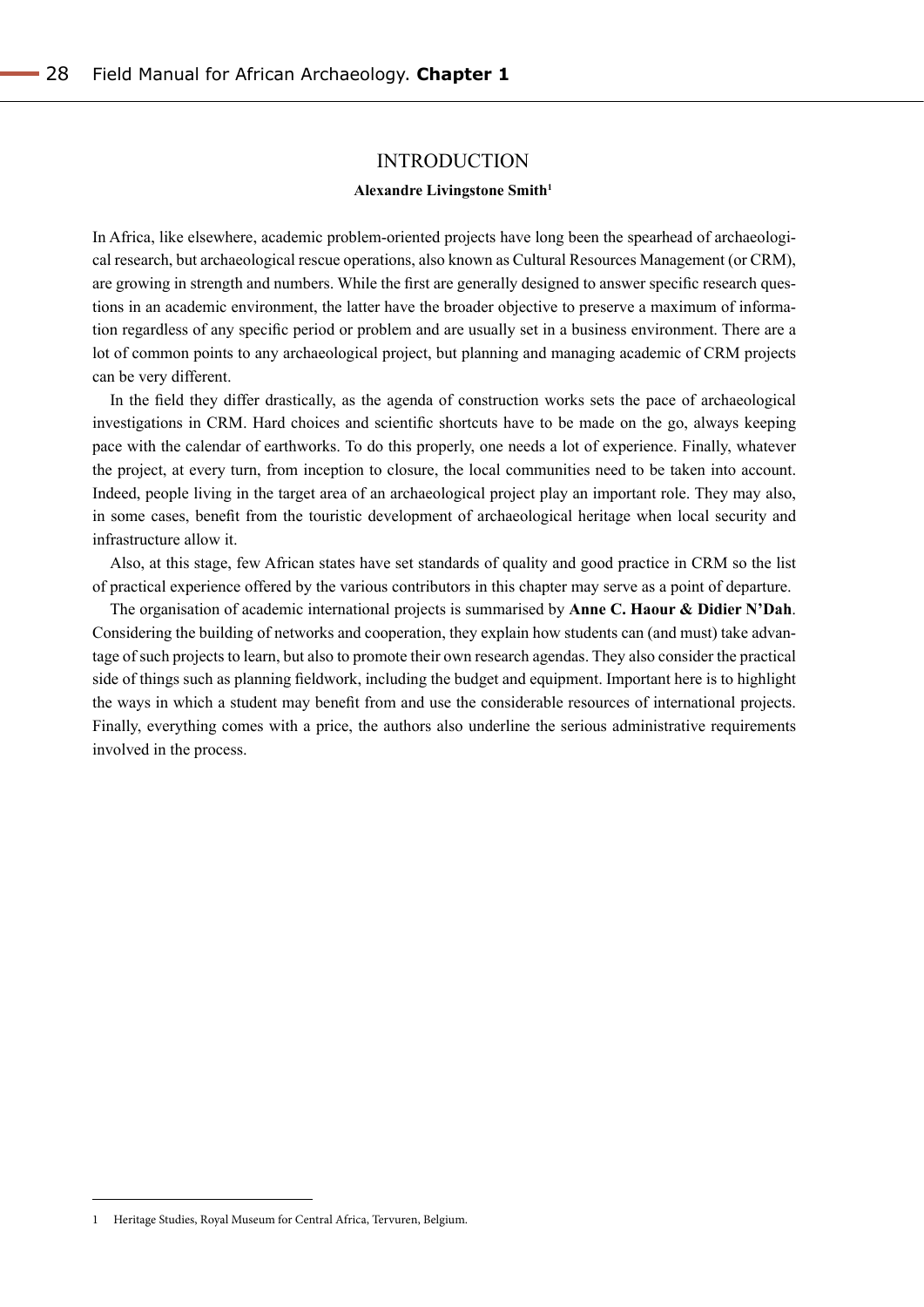**Peter Mitchell**, acknowledging the growing importance of Cultural Heritage Management projects in Africa, reviews the threats and opportunities offered by such endeavours. He considers the challenges of development, the assessment of archaeological impact as well as their agenda and their outcome in terms of capacity building, publication, and return to the community.

CRM is also at the core of **Noemie Arazi**'s contribution, but she focuses on the practical aspects of executing CRM on the ground. Case studies from Central Africa serve to explain the negotiation phase, the definition of the impact area, problems of manpower and the need to collaborate with local agencies, the problem of copyrights, as well as crucial questions concerning budget and equipment, security and preparations for fieldwork, and, finally, implementing fieldwork itself.

**Richard Oslisly**'s contribution on CRM handles the case of rescue and preventive archaeology on roads, thermal power stations and quarries. He considers the assessment phase, fieldwork methodology and the prioritisation of sites with practical examples drawn from his experience in Cameroon.

**Ibrahima Thiaw** offers a west African perspective on CRM. Using Senegal as a case in point he identifies a series of problems related to the discrepancy between the fast growing body of data and material coming out of CRM work and the funding and coordination of national agencies that are assumed to process the results of CRM into research projects and public oriented activities.

Finally, **Nicolas David** considers the question of relations with the communities to whom the land belongs on which the excavations or field work takes place. He examines the question of contacts prior to, during and after field work based on his personal experience. Any student is likely to learn from this first-hand, practical and long experience to apply to his/her own interaction.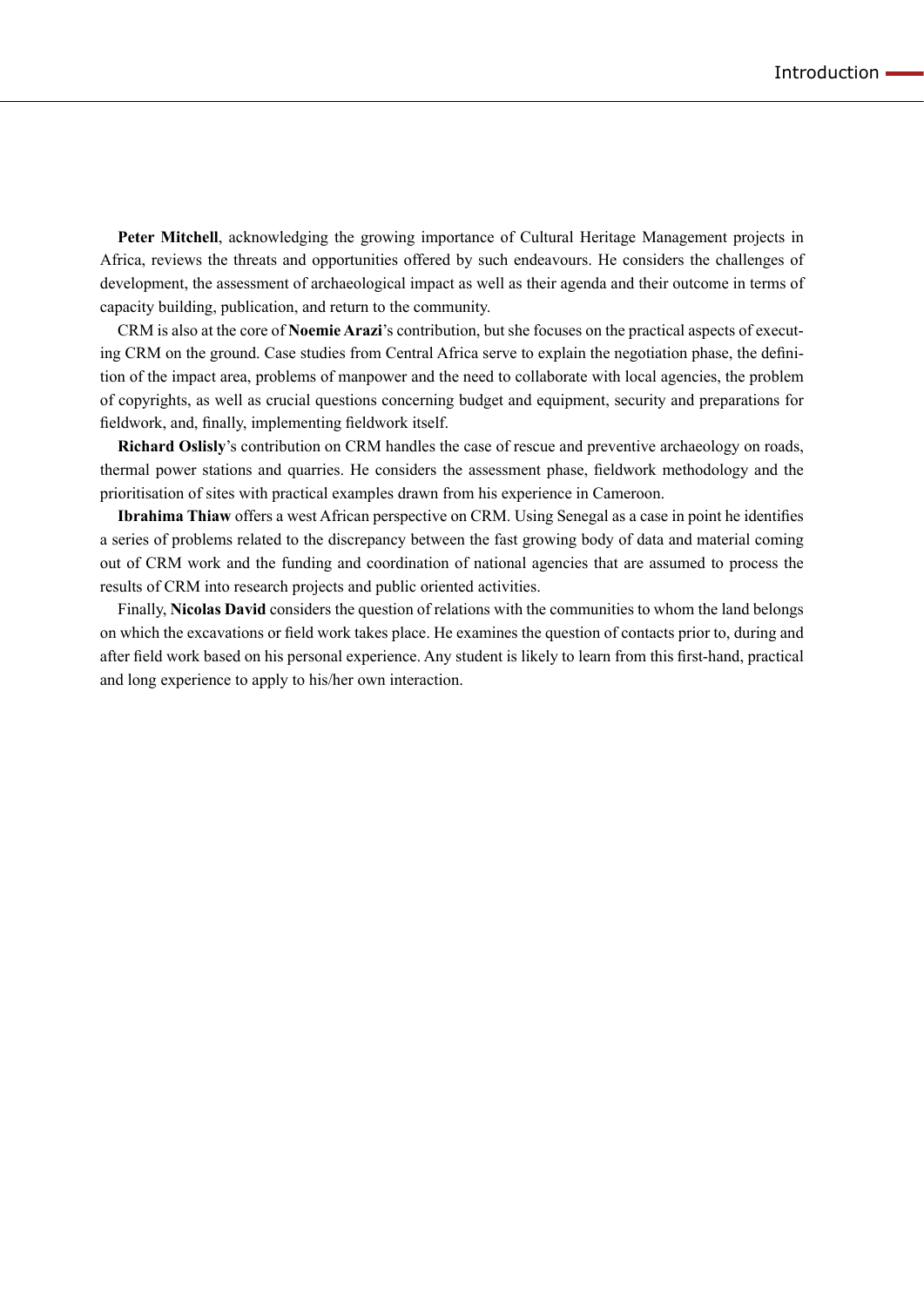# ORGANISING AN INTERNATIONAL ARCHEOLOGICAL research PROJECT IN AFRICA

**Anne C. Haour1 & Didier N'Dah2**

#### INTRODUCTION **<sup>1</sup>**

Designing and implementing an international archaeological research project in Africa requires a certain amount of experience. In this chapter we examine the central workings of such a project. To this end, we will discuss challenges, preparation, timing, financing methods, and potential problems.

First, it should be noted that major funding is not generally offered to students, but rather to researchers who have already completed their PhDs and generally have some degree of experience. For example, for 'beginner'-level funding (the Independent Starter Grant) from the European Research Council (ERC), a candidate should have between two and seven years of post-doctoral experience.<sup>3</sup> Many countries have their own researchfunding bodies, for example, the Arts and Humanities Research Council in Britain or the Agence nationale de la Recherche in France. Such bodies rarely fund fieldwork alone; most require long-term scientific projects focusing on research questions. These projects may include, but are certainly not limited to, field visits. Such projects call for administrative and financial resources beyond the capacity of the average student; budgets can quickly escalate, especially if funders cover the researcher's salary while he/she is devoted to project-related research, or overhead costs such as administration or premises.<sup>4</sup> The funding application alone, which can be 30 pages or longer, represents a significant investment in time and energy. Finally, another point that is important to note is that, regardless of the funder, the chances of success are always slim: usually, fewer than 10% of applications are successful.

#### I. NETWORKS AND COOPERATION

A student of an African institution has an indirect means of access to this type of financing: the student may join a research project in which his or her professors are involved as partners or co-investigators. The student can thereby take advantage of the field opportunities this offers to build an independent research project (for a thesis, for example) around related themes. This is the most common approach and it applies to all students – African or otherwise – regardless of nationality. Most funders are pleased to participate in students' field training. Success depends on two conditions: the student should be among the best in his/her class, and have professors who are recognised internationally for their scientific profile and therefore offer the international partnerships necessary for setting up a project.

The first condition is something students can control – the second less so. Students may nevertheless conduct critical research before enrolling in a particular university: if there are options, they should look for institutions with an explicit strategy for integrating training opportunities into their scientific research, and where such research serves as a bridge to other regional and international scientific research institutions.<sup>5</sup> Students should also look for professors who share this vision, who are open, and who have an international scientific profile. Very often this second condition can lead students to reorient their research to partner with an instructor who seems supportive.

Once enrolled, students should improve the odds as much as possible by participating in conferences and other scientific colloquia. These offer an opportunity to learn about research underway or being set up – bearing in mind that all major projects are prepared at least 18 months, and often years, in advance. Symposia and conferences are occasions not only to learn about current and future opportunities, but also to learn about and to make known one's own research, and to learn directly about the manner in which to present it and how to in-

<sup>1</sup> Sainsbury Research Unit for the Arts of Africa, Oceania and the Americas, University of East Anglia, Norwich, Great Britain.

<sup>2</sup> Département d'Histoire et d'Archéologie, Université d'Abomey-Calavi, Cotonou, Benin.

<sup>3</sup><http://erc.europa.eu/starting-grants/french>

<sup>4</sup> The Arts and Humanities Research Council and the European Research Council are among those covering complete budget costs.

<sup>5</sup> [http://www.uac.bj/public/index.php/fr/universite/missions-](http://www.uac.bj/public/index.php/fr/universite/missions)et-visions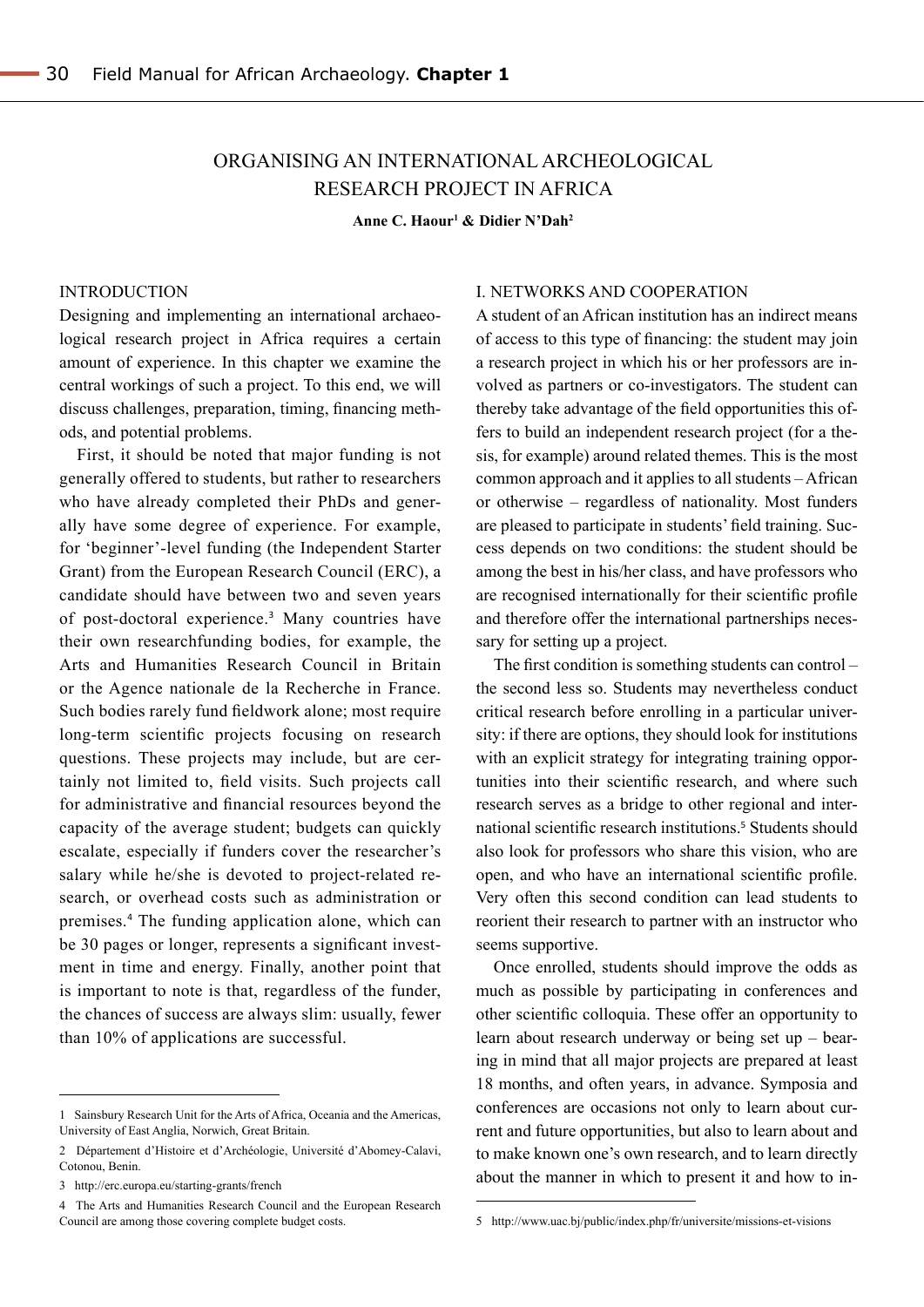teract with researchers and other students. Face-to-face contact is unquestionably the best way to build personal connections, which can then be maintained at a distance, for example through email, the universal availability of which neatly overcomes geographical barriers. A word of advice, however: when emailing, remember that your correspondent is probably very busy and receives a large volume of mail. It is therefore best not to send general messages of the 'Hi, just saying hello' variety, but to write specific and concrete texts ('Hello, I wrote an article related to my research project on the manufacture of clay beads that I would like to submit to journal X. I have attached it. If you have a moment to look it over, I would be very grateful to know your thoughts').

Lastly, doctoral students, including those enrolled in African universities, can apply for scholarships or internships that allow them to undertake their own field research. Institutions such as the Académie de Recherche et d'Enseignement supérieur (ARES)<sup>6</sup> in Belgium, the Agence universitaire de la Francophonie (AUF)<sup>7</sup> , the German Academic Exchange Service (DAAD),<sup>8</sup> and the Association of African Universities (AAU)<sup>9</sup> offer funding and mentoring that can help doctoral students pursue their dissertations. In most cases, such work is codirected by the home university and the host university giving the students the opportunity to carry out their fieldwork. We also note that the Council for the Development of Social Science Research in Africa (CODESRIA)<sup>10</sup> offers small grants to help masters and doctoral students complete their work.

## II. PRACTIC ALITIES: SCHEDULE, BUDGET, AND EQUIPMENT

In each region of Africa, archaeological fieldwork takes place according to a fixed timetable. In the Sahel and Sudan zone, for example, the months from December to February are the most appropriate. The vegetation cover is reduced, there is no rain, and the heat is not excessive. The rainy season reduces access to certain regions (e.g., north-eastern Ghana is called 'overseas' by the people of

- 9 <http://www.iau-hesd.net>
- 10 <http://www.codesria.sn>

the south, due to the poor road conditions during the wet season) and there is a risk of trenches flooding. On the other hand, reading stratigraphic sections may be easier if the soil is moist.<sup>11</sup>

An archaeological research project requires significant financial resources. For example, five weeks in the field with a staff of 15 researchers/instructors, 15 students/research assistants, and 40 workers will cost about 60,000 euros, with the majority spent on equipment, international flights, workers' wages, and stipends for students<sup>12</sup>. A student undertaking a field project should expect to spend far less. By running fieldwork at the same time as the main project or soon after it, a student may be offered the use of excavation equipment for free or for a nominal fee. Students may also benefit from the network of administrative alliances that coordinators of the main project will have established with local institutions, and from workers already trained for the task. Maintaining and fuelling a vehicle remains a significant budget item; for research that doesn't require transporting too much equipment, a motorcycle might suffice. It is worth approaching the main project coordinators to see if the price of some radiocarbon dating can be covered. A student who happens to get one of the stipends discussed above can readily complete fieldwork after the main project is concluded.

The basic equipment required for archaeological fieldwork is:

- stakes (15 cm long, to mark the trench);

- plastic containers, 20 l, to conserve water  $-$  buy empty vegetable oil containers instead of those used for gasoline;

- trowels;
- camera;
- GPS;
- first aid kit (disinfectant, gauze, bandages, etc.);
- 3 funnels;
- thick gloves (the type used for gardening);

<sup>6</sup> [http://www.cud.be/index.php?option=com\\_content&task=view&id=416](http://www.cud.be/index.php?option=com_content&task=view&id=416&Itemid=143) [&Itemid=143](http://www.cud.be/index.php?option=com_content&task=view&id=416&Itemid=143)

<sup>7</sup> <https://www.auf.org>

<sup>8</sup> <http://paris.daad.de/daad.html>

<sup>11</sup> Laporte, L. 2010. "Mégalithismes sénégambiens – dualités exacerbées sur le site de Wanar", delivered at the 13th Congress of the Panafrican Archaeological Association for Prehistory and Related Studies (PAA), 20th meeting of the Society of Africanist Archaeologists (SAfA), Dakar, 1-7 November 2010.

<sup>12</sup> While a project can be completed with much more limited resources if it involves fewer students in training or has no international collaborators, this would not adhere to the ideals of a major European project with a pluridisciplinary and collaborative slant.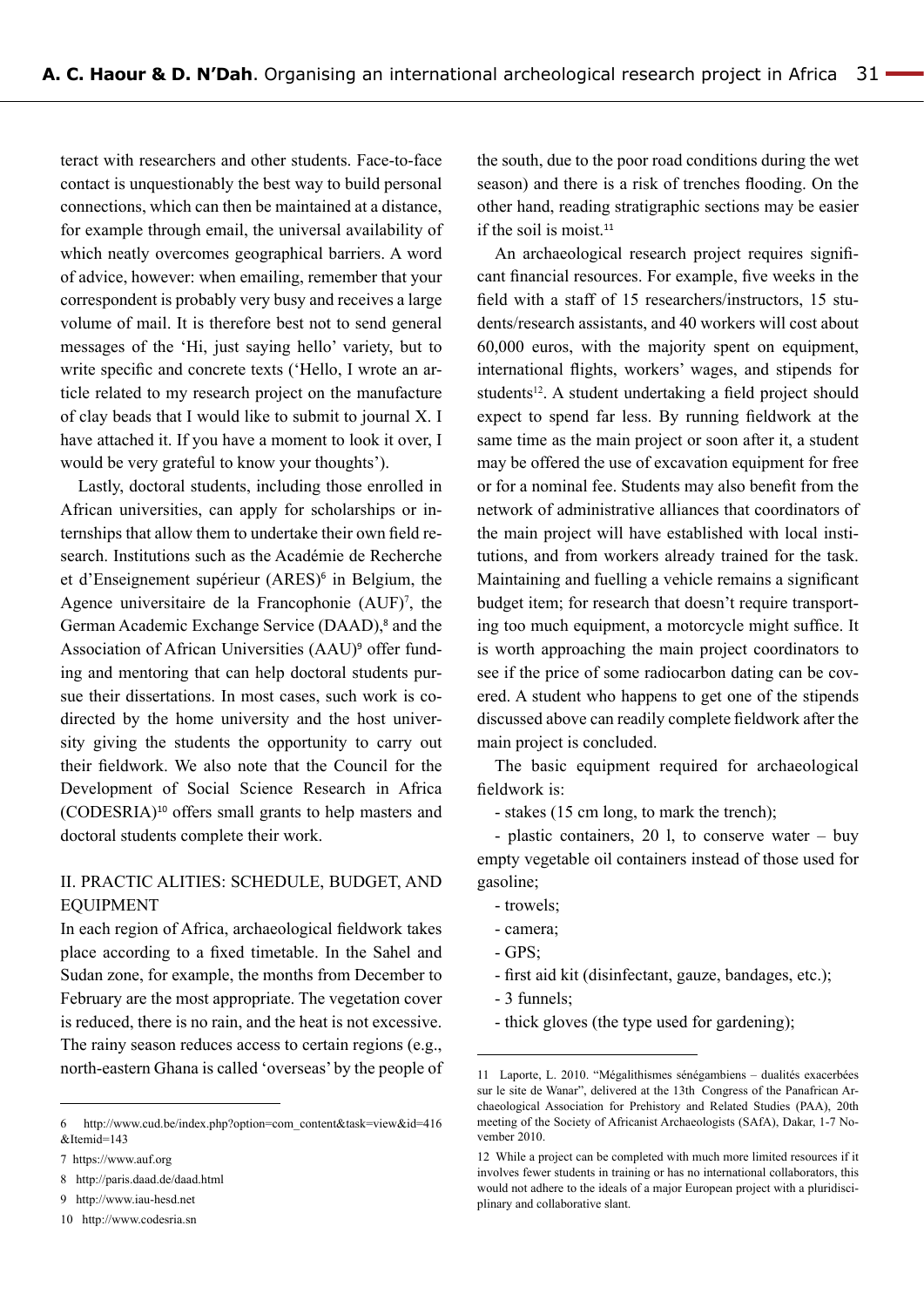

**Fig. 1.** Students recording a stratigraphic profile, site Alibori 2, Northern Benin. The sequence includes an early occupation at about 2,500 B.P. (Photo © D. N'Dah.)



**Fig 2.** Sieving of sediments at a site under excavation, site Alibori 2, Northern Benin. (Photo © D. N'Dah.)

- 100 large nails;
- hurricane lamp;
- canteen to store equipment;

- 2 sieves (one 5 mm mesh, the other 2 mm mesh); bring material for repairs;

- 5 brushes;
- foil for packing charcoal samples;
- 2 rulers;
- 3 buckets (preferably rubber);
- 3 notebooks;
- graph paper;

- plastic bags for artefacts – 3 sizes, 200 in total. The plastic must be strong. It is also possible to hire a tailor to make canvas bags;

- 200 labels;

- 4 tape measures: two of a length of 5 m, two of a length of 30 m;

- 10 pens;
- box of chalk;
- slate;
- scissors;
- 2 document cases;
- piece of fabric to make shade for photos;
- compass;
- 2 marker stakes (1 m long);

- bedding, kitchen, and miscellaneous materials (mats, plates, buckets, etc.);

- pickaxe;
- 3 machetes;
- 2 shovels.

In addition, the student must design forms for recording information on sites located during survey and on artefacts collected during excavations, and for laboratory analysis of data. Students should also have excavation notebooks in which to record comments and impressions, which will help interpretation during the ground analysis of results.

### III. ADMINISTRATIVE REQUIREMENTS

Funders will require scientific and financial reports at specified intervals and often require independent audits. If research funding comes from public funds – taxpayers' money – the obligation is to report adequately; the requirement is often the same for private funds. The situation varies according to the funder, but to take the example of 'beginner' and 'advanced' financing from the ERC, two scientific reports are required – one mid-term and another at the end of the project. These keep the ERC informed of the research progress and accomplishments, as well as publications and other activities, such as participation in seminars. At the same time, financial reports are required, typically at 18-month intervals, in order to justify spending. When funding reaches certain sums, an independent audit is required. In the case of the ERC, reporting dates are generally known, which prevents last-minute panic, but the situation is not as simple as one might think. The submission of reports is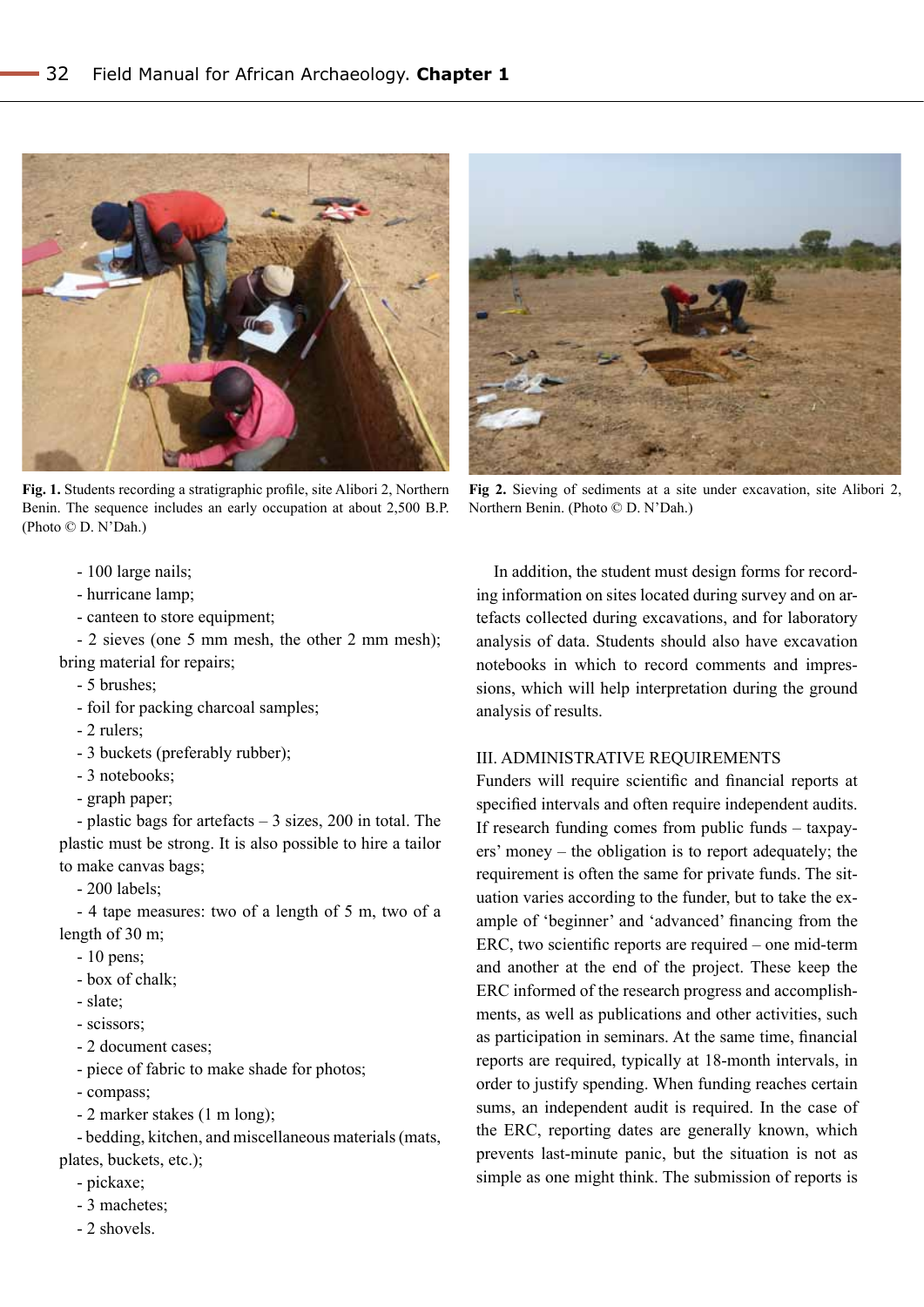

**Fig. 3.** Excavation of a pottery concentration by a student of Université Abomey-Calavi, site Alibori 1, Northern Benin. (Photo © D. N'Dah.)



**Fig. 4.** Surface collection at site Alibori 2 (Northern Benin) by workmen and students. (Photo © D. N'Dah.)

done through a web portal,  $13$  in language specific to the organisation, and signed paper copies are often also required. This can cause problems if a team member is in the field without a good Internet connection, or if there is no team member familiar with the official terminology. Donors are nevertheless aware of the need to maintain a balance between the obligation to justify the use of public funds and the need not to crush researchers under the weight of administrative requirements<sup>14</sup>.

Doctoral students who receive scholarships are also accountable to their supervisory institutions and the organisation granting the scholarship through annual reports on the progress of their work. They must adhere strictly to the timetable proposed in the award of the grant; any failure to do so amounts to breach of contract, and could lead to a loss of funding.

#### **CONCLUSION**

In conclusion, planning an archaeological project in Africa entails a good deal of lengthy preparation, including the submission of funding applications that require a significant investment of energy, relatively advanced scientific knowledge, and institutional support. This is why it is extremely rare that projects be allocated to students. Students may nonetheless benefit indirectly from others' financial, logistical, and training resources, provided they can, with the help of their instructors, plug themselves into international research networks. They can also apply independently for scholarships allowing them to complete the fieldwork for their dissertations.

<sup>13</sup> <http://ec.europa.eu/research/participants/portal/desktop/en/home.html>

<sup>14</sup> 'ERC Grants aim to provide grant holders with simple procedures and reporting structure, in order to maintain the focus on excellence, encourage creativity and combine flexibility with accountability whilst being in complete accordance with the EU Financial Regulation and the Implementing Rules' (European Research Council, 2012, Guide for ERC Grant Holders, p. 15). [http://ec.europa.eu/research/participants/data/ref/fp7/89557/guide\\_](http://ec.europa.eu/research/participants/data/ref/fp7/89557/guide_erc_grant_holders_en.pdf) [erc\\_grant\\_holders\\_en.pdf](http://ec.europa.eu/research/participants/data/ref/fp7/89557/guide_erc_grant_holders_en.pdf)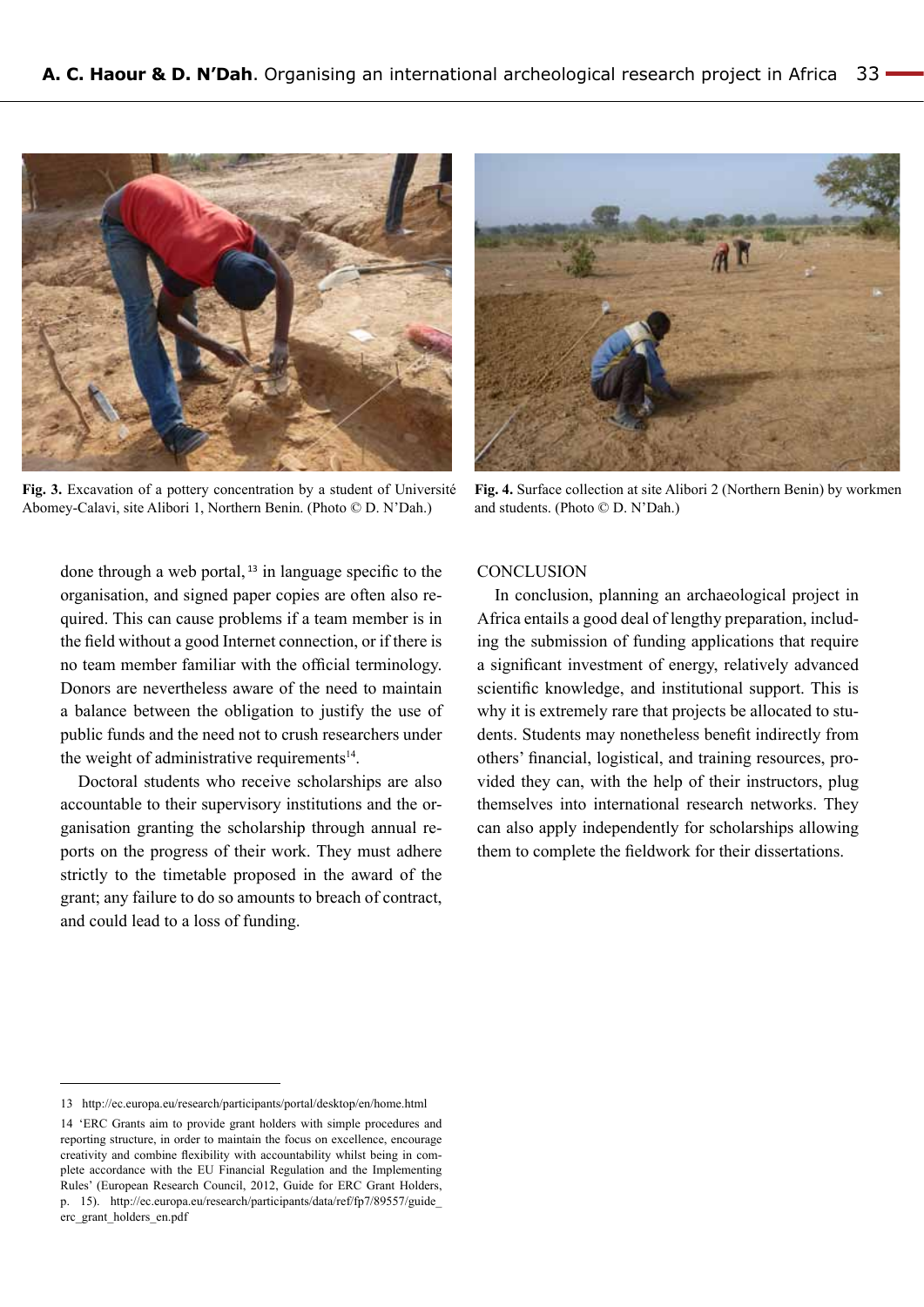# Cultural heritage management in Africa Peter Mitchell<sup>1</sup>

Africa's archaeological record is imperilled not just by natural processes of decay and disintegration, but also by human action. Across the continent, rapidly accelerating economic development and population growth threatens both the integrity and the persistence of archaeological sites. This chapter briefly identifies some of these threats and considers how the archaeological profession responds to them. As with other forms of archaeological fieldwork, several ethical issues (regarding capacitybuilding, training, community involvement, and timely publication) arise, not least because development-dictated projects may be more tightly constrained by external, non-archaeological considerations than is the case with purely research-oriented fieldwork.

## I. RESPONDING TO THE CHALLENGE OF DEVE-LOPMENT

The political and economic imperatives to raise the living standards of Africa's population are compelling. Major development projects form part of the response to this challenge. As well as large-scale mining (Chirikure 2014) and the construction of pipelines for exporting oil and gas (Lavachery *et al.* 2010), they include the building of dams to provide water for agriculture, industry, human consumption, and hydroelectric power (Brandt and Hassan 2000). Dams pose a particular threat to archaeological resources because they often flood large areas that may have been especially attractive to past populations. However, the archaeological record is also affected by the cumulative impact of other, less immediately obtrusive processes, such as urban growth (Lane 2011), farming, and unregulated tourism, which is endangering the survival of many rock art sites (Liverani *et al.* 2000).

Laws to protect national archaeological heritages exist in all African countries, but scarce resources for monitoring potential threats or taking action to mitigate their impact often limit their effectiveness. Large projects that include funding from international donors, notably the World Bank, may constitute an exception since access to such funds may partly depend upon measures being taken to identify and mitigate a project's likely impact on the archaeological record. Only rarely, however, must developers cover such costs themselves through the principle of the 'polluter pays', i.e. those who profit from destroying archaeological resources must pay the costs of minimizing that destruction. Moreover, few countries require a development's likely impact on the archaeological record to be evaluated before consent for it is given (Arazi 2011). In South Africa and – on a smaller scale – Botswana and Namibia most such assessments are undertaken by archaeologists working in the private, commercial sector, but although this increases the numbers of archaeologists available for heritage management projects, many ethical dilemmas remain (Ndlovu 2014).

## II. ASSESSING ARCHAEOLOGICAL IMPACTS

Assessing the archaeological (and broader environmental) impact of a development project involves at least three stages. First comes an initial assessment based on existing knowledge of the area in question, including that obtained from previous fieldwork. This 'desk-top' study must then be followed up by fieldwork designed to investigate the affected area, identify archaeological sites at risk, and assess their importance. Limited test excavations may form part of this phase, along with survey work to locate archaeological materials visible on the surface, rock art sites, upstanding buildings or monuments, and other traces of past human activity. Having completed this first phase of fieldwork, its results must be evaluated: how large, unusual, or well preserved are the sites encountered? To what extent may they provide new or different information about past human activity, not just in the area to be directly affected, but also within the broader regional, national or even international context? Do any of them already benefit from specific legislative protection? Which archaeological sites or other localities, including cemeteries and graves, but also natural features of the landscape, hold special significance for local residents? The text here by Noemie Arazi looks at how such questions can be addressed in one specific archaeological context from Central Africa.

However imperfect, some kind of formal or informal evaluation along these lines is necessary in order to establish a set of priorities for the second, mitigative

<sup>1</sup> School of Archaeology, University of Oxford, UK and GAES, University of the Witwatersrand, South Africa.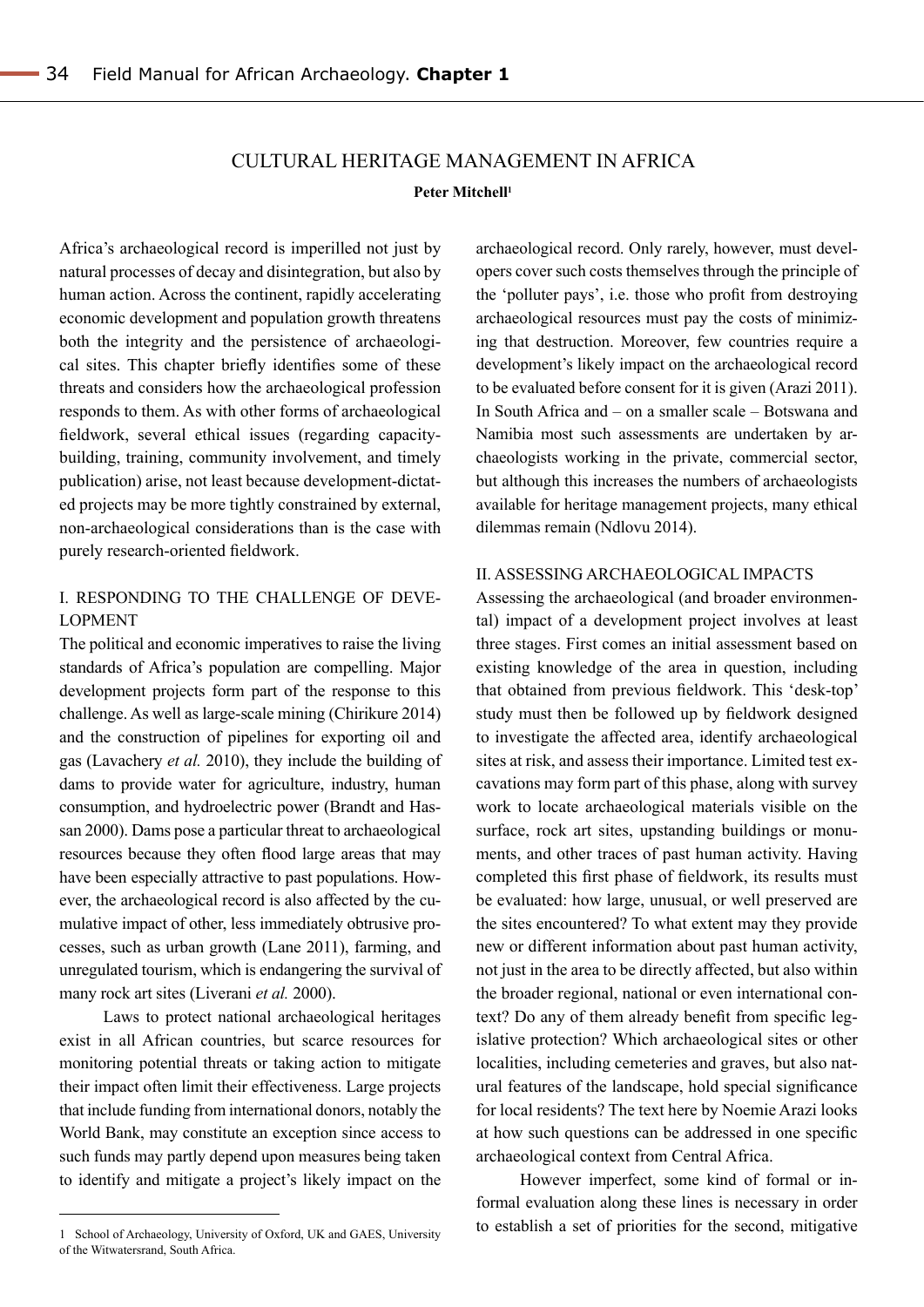phase of fieldwork. In some cases, the archaeological or broader cultural value of certain sites or monuments may be such that developers have to amend their plans to avoid destroying them. But while it may be possible to reroute small sections of a road or pipeline at relatively little cost, this is generally not feasible for many projects, most conspicuously dams, not just because of their intrinsic size, but also because of the political and economic commitments already made to construct them. Mitigation, therefore, most frequently involves an element of triage, deciding what fraction of the archaeological sites present can be investigated or documented further and to what extent. The goal therefore unavoidably becomes one of minimizing the potential loss of evidence while securing as comprehensive an overview as possible of the area's total archaeology. Compounding the problem is the fact that archaeological investigations are often only carried out *after* decisions have been made to undertake a particular project and their results cannot therefore influence initial discussions about its practical feasibility or environmental desirability. Nevertheless, development projects may, if carefully planned, deliver scarce and difficult-to-repeat resources for investigating a region's archaeology beyond the strict confines of the sites that will be directly impacted by them (MacEachern 2010: 358).

#### III. WHO SETS THE AGENDA?

The agendas of cultural heritage management projects are therefore often ultimately set by developers, with archaeologists playing a game of 'catch-up' after the event. In this situation it is thus vitally important to explain clearly why the archaeological record matters and how  $-$  to be blunt – its successful mitigation may work to the credit of the corporation, donor or government agency involved. Moreover, in the absence of the 'polluter pays' principle or of a robust national system for ensuring compliance with heritage legislation, archaeologists may find themselves in a weak negotiating position when seeking funds to cover the costs of mitigation, not least because the mere removal of artefacts and other finds from the ground is, of course, just part of the story: as with any other archaeological project, long-term, secure, but accessible storage and curation of excavated finds, photographs, drawings and other project records does not come cost-free (see Kleinitz & Näser 2011 for a recent high-profile instance where this was not adequately covered). Where resources for these tasks are limited, or where national legislation

does not already dictate where the 'outputs' of a project should be conserved, appropriate provision must be identified and funding for it allocated. Likewise, it may not always be apparent to developers, including international donors, that significant post-fieldwork funding will almost inevitably be needed to analyse the finds made and bring them to publication (see below). To achieve these goals, and to make sure of having sufficient infrastructural assistance from developers where this is needed, archaeologists must be comfortable in advocating and arguing for what are essentially political, rather than narrowly academic, objectives. Lobbying for archaeological impacts to be assessed by archaeologically literate individuals in order to avoid situations in which projects may be approved without thorough investigation of the number and quality of heritage resources at risk of destruction is also essential (cf. Arazi 2011).

#### IV. BUILDING CAPACITY

Given the limited resources available for archaeological research in much of Africa and the current scale of infrastructural expansion across the continent, cultural heritage management projects hold enormous potential for boosting the growth of archaeology through processes of capacity-building. Recent initiatives drawing together participants from a range of African countries have been empowering in this regard (Arazi 2009). However, on large, donor-funded projects and smaller scale, commercially funded projects alike, significantly more needs doing to break out of the trap in which a few archaeologists (often foreign or, in southern Africa, white) employ many relatively unskilled workers as and when necessary, without providing those individuals with much by way of responsibility and even less by way of opportunities to learn how archaeological fieldwork should be conducted. Less hierarchical systems in which the burden of recording and interpretation are more widely shared and skills are transferred through on-the-job training can work, at least up to a point, in helping to build capacity for the longer term (e.g. Arthur *et al.* 2011), even if the costs in time and money of attempting this may deter many commercially oriented archaeologists from following suit. Happily, at least in principle, one major international donor – the World Bank – recently recommitted itself to strengthening institutions and encouraging training through the heritage-related projects that it funds in Africa and elsewhere (Arazi 2011).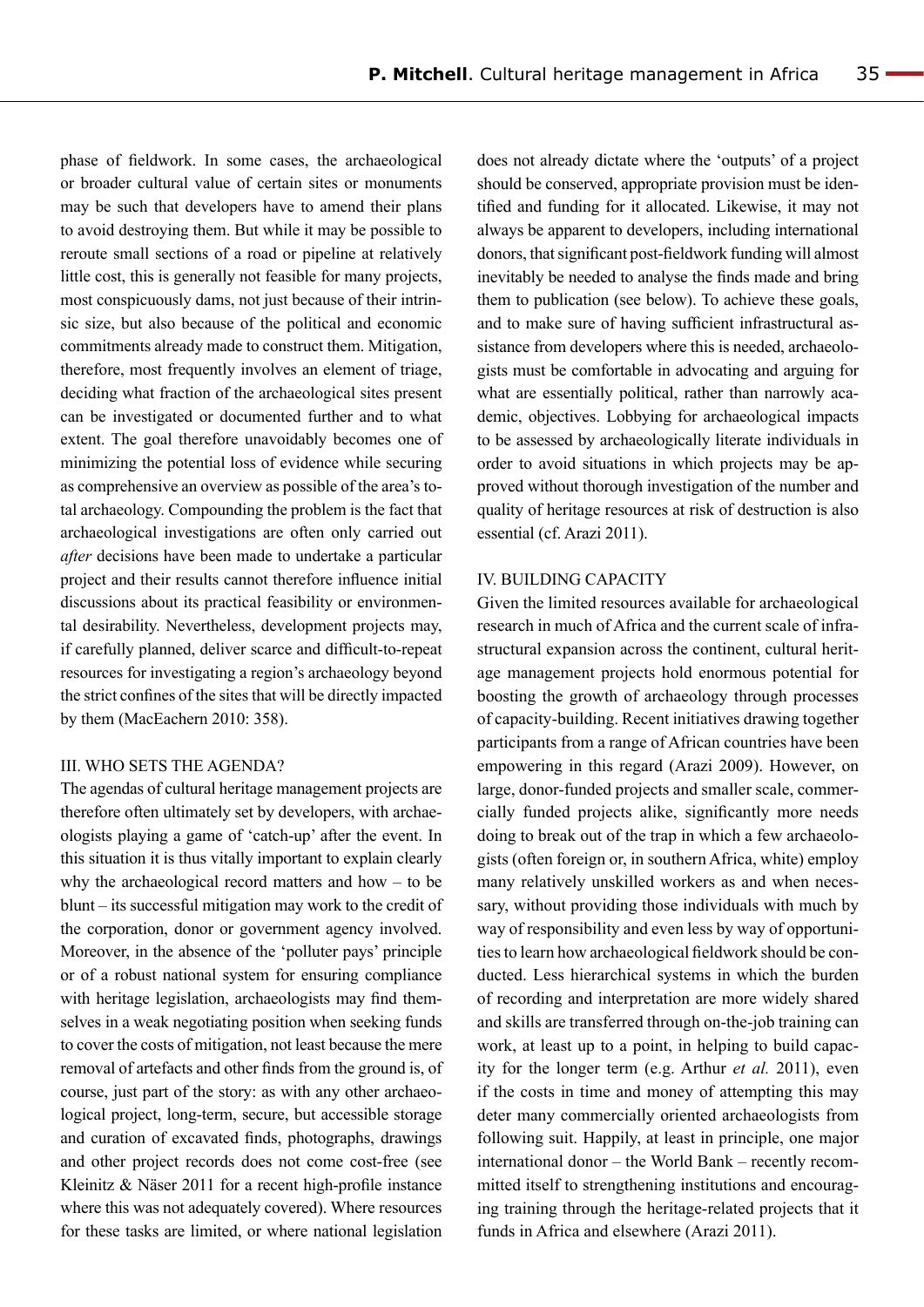#### V. THE CHALLENGES OF PUBLICATION

A major concern of much developer-initiated and developer-funded fieldwork is how, if at all, its results are made available to the broader archaeological community. There are several reasons for this: developers and donors may not feel/be obliged to fund publication on top of fieldwork or the analysis of field results; they may insist upon 'gagging' clauses in contracts that impose delays on publication or require papers to be vetted prior to their appearance; commercial archaeologists may lack the time or inclination to publish because this does not directly contribute to their profit margins; and, perhaps most important of all, the sheer quantity of information generated, especially where archaeological impact assessments are legally mandated prior to any development being permitted, exceeds the capacity of traditional journal or monograph outlets. One solution is to exploit new electronic media and place impact assessment reports on the Web, a policy followed by South Africa's Heritage Resources Agency (SAHRA). Greater liaison with university teaching departments may also make material found in the course of cultural heritage management projects available for further research and study, even where specific funding for this was not included in a project's original funding. In many countries more detailed regulation and effective oversight is desirable to ensure that archaeological impact assessments always provide a consistent minimum set of observations and catalogue of finds (see Lane , this volume, pp. 79-85).

## VI. CULTURAL HERITAGE MANAGEMENT AND THE COMMUNITY

Recognising that the results of archaeological fieldwork need to be transmitted back to those among whom that work was undertaken is now widely understood. However, since developer- and donor-funded projects often impact on local communities (including destruction of culturally sensitive sites, loss of economically important resources, or even physical relocation) it is particularly important in the field of cultural heritage management. Good practice dictates that those communities should be consulted and kept informed at all stages, that such involvement should feed back into how fieldwork is undertaken (including creating employment and training opportunities), and that aspects of cultural heritage relevant to them, including living heritage, be included in what is investigated and recorded. Where archaeologists are unable, or unwilling, to engage in this way, or are perceived as mere agents of development projects that ride roughshod over community interests, it is not surprising that local residents resist their

presence (Kleinitz & Näser 2011). Though difficult, preserving a degree of independence from those ultimately funding archaeological research or undertaking the development project in question may thus be essential to ensuring that research is conducted in a community-engaged and ethically responsible way (cf. MacEachern 2010).

#### REFERENCES

Arazi, N. 2009. 'Cultural research management in Africa: challenges, dangers and opportunities'. *Azania: Archaeological Research in Africa* 44: 95-106.

Arazi, N. 2011. 'Safeguarding archaeological cultural resources in Africa – policies, methods and issues of (non) compliance'. *African Archaeological Review* 28: 27-38.

Arthur, C., Mohapi, M., & Mitchell, P.J. 2011. 'Archaeology and dam projects in Lesotho'. *Conservation and Management of Archaeological Sites* 13: 231-252.

Brandt, S.A. and Hassan, F.A. (eds) 2000. *Dams and cultural heritage management*. Working paper submitted to the World Commission on Dams.

Chirikure, S. '"Where angels fear to tread": ethics, commercial archaeology, and extractive industries in southern Africa'. *Azania: Archaeological Research in Africa* 49: 218-231.

Kleinitz, C. & Näser, C. 2011. 'The loss of innocence: political and ethical dimensions of the Merowe Dam archaeological salvage project at the Fourth Nile Cataract (Sudan)'. *Conservation and Management of Archaeological Sites* 13: 253-280.

Lane, P.J. 2011. 'Future urban growth and archaeological heritage management: some implications for research activity in Africa'. *Conservation and Management of Archaeological Sites* 13: 134-159.

Lavachery, P., MacEachern, S., Bouimon, T. & Mbida Mindzie, C. 2010. *Komé – Kribi: Rescue Archaeology Along the Chad-Cameroon Oil Pipeline, 1999-2004*. Frankfurt: Afrika Magna Verlag.

Liverani, M., Cremaschi, M. & di Lernia, S. 2000. 'The "archaeological park" of the Tadrart Acacus and Messak Settafet (south-western Fezzan, Libya)'. *Sahara* 12: 121-140.

MacEachern, S. 2010. 'Seeing like an oil company's CHM programme: Exxon and archaeology on the Chad Export Project'. *Journal of Social Archaeology* 10: 347-366.

Ndlovu, N. 2014. 'Contract archaeology in South Africa: some ethical concerns'. *Azania: Archaeological Research in Africa* 49: 203-217.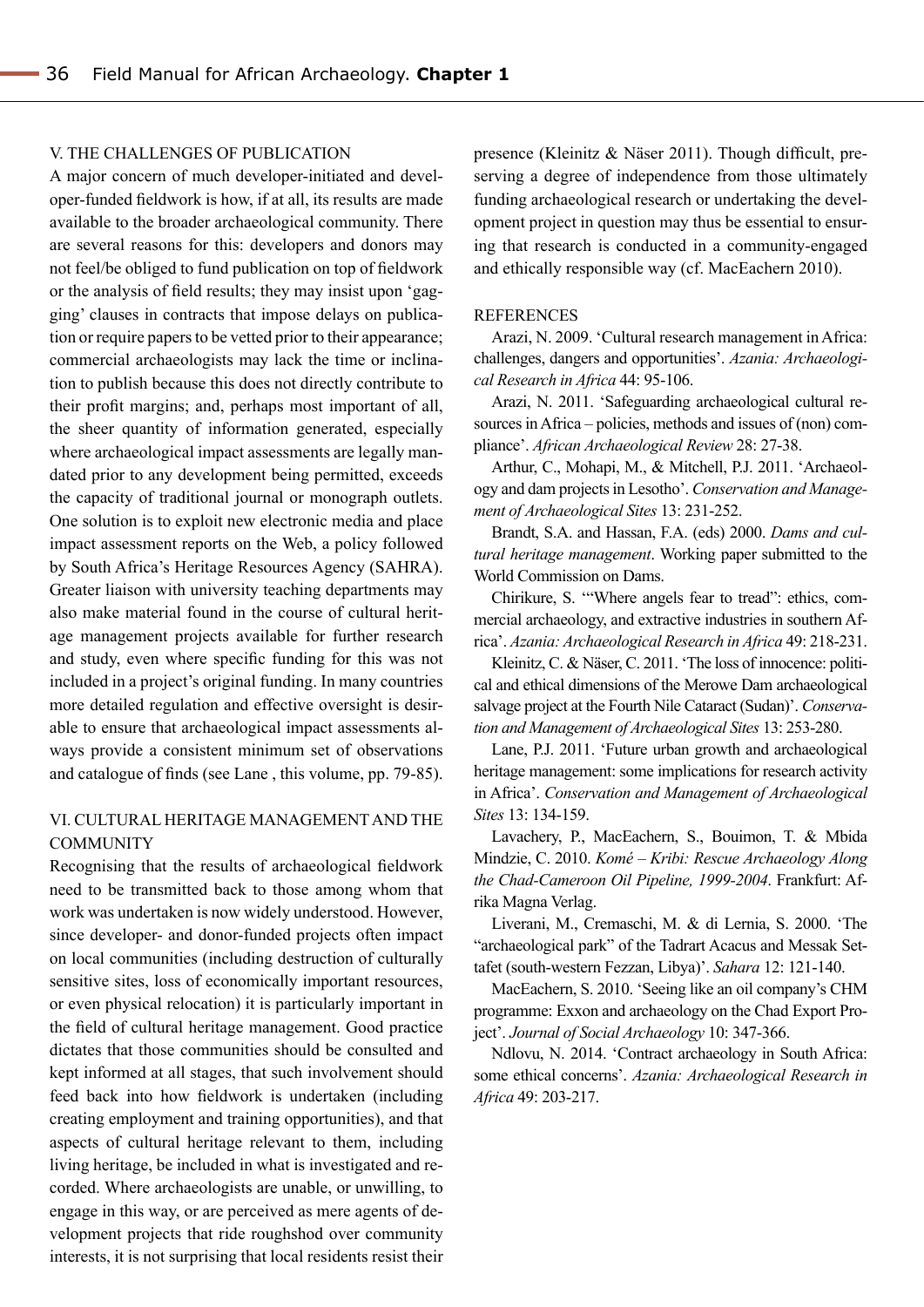## Case study: heritage management in Central Africa

**Noemie Arazi1**

#### INTRODUCTION**<sup>1</sup>**

Heritage management in the context of infrastructural development is a major concern for professionals involved in the safeguard of Africa's archaeological resources. Even sites inscribed on the World Heritage List need to face up to Africa's infrastructure boom (for recent examples see the Mapungubwe Cultural Landscape in South Africa and the Ecosystem and Relict Cultural Landscape of Lopé-Okanda in Gabon).

National legislation for the protection of cultural heritage exists in all African countries. However many countries still lack regulatory mechanisms such as open calls for tenders for independently led cultural heritage assessments and salvage excavations. Hence much of cultural resource management (CRM) work, especially in its initial phases, is carried out under the framework of Environmental Impact Assessments (EIA) whereby heritage professionals usually work as subcontractors to larger environmental firms that are appointed to lead the compilation of a project's EIA. What now follows is a practical account on heritage assessment in the context of EIA, drawn from experience in Central Africa.

#### I. NEGOTIATION

An important element to bear in mind for any expert involved in a cultural heritage assessment is to evaluate the project and its client. Does the project stem from the public or the private sector? From personal experience, public sector projects tend to be more challenging especially with regard to delays, ranging from project launch dates, to the approval of specialist reports and payment. Public sector projects, however, might be better suited for implementing the actual salvage of archaeological sites identified during an EIA as state institutions adhere more closely to regulations concerning the safeguarding of its cultural resources. Private sector projects tend to be managed more efficiently, especially if the client is sensitive to environmental, social and cultural safeguard policies. However, they might be less inclined to implement salvage excavations, as the archaeological resources present within a project imprint constitute state resources. Having said that, there are no general rules to any of those projects as much depends on the contracting authority's experience in handling large-scale infrastructure projects, the project's financial management and the client's commitment to operate by the rules and regulations.

#### II. IMPACT AREA

Environmental firms in need of cultural heritage subcontractors have a tendency to remain vague about the extent of a project's impact area in order to limit the period of fieldwork to a minimum, which naturally bears directly on a heritage assessment's budget. It is therefore advisable to obtain as much information as possible on the extent of a project's impact area and its characteristics regarding vegetation and topography in order to make a realistic offer on the duration of fieldwork, team composition, subsequent sampling strategies and budgeting. Information on the scope and topography of the study area are also important tools for planning a methodology. If previous studies have already been done in the region, the methodology needs to include a literature review of the study area, the assessment's aims and objectives, the scope of the proposed work, details about prospection techniques and the project team.

#### III. MANPOWER

When planning the team as a subcontractor to an environmental firm, a point should be made about the necessity for at least two experts as two trained individuals can cover more ground and more importantly, identify more sites, than just one person. Whenever possible a national counterpart should also be part of the team. Not only do they know the local context far better than expatriates but experts from national institutions tend to bring the necessary weight on sensitizing the client and funding agencies on follow-up programs if needed, which might range from construction monitoring to sal-

<sup>1</sup> Université Libre de Bruxelles and Heritage Studies, Royal Museum for Central Africa, Belgium.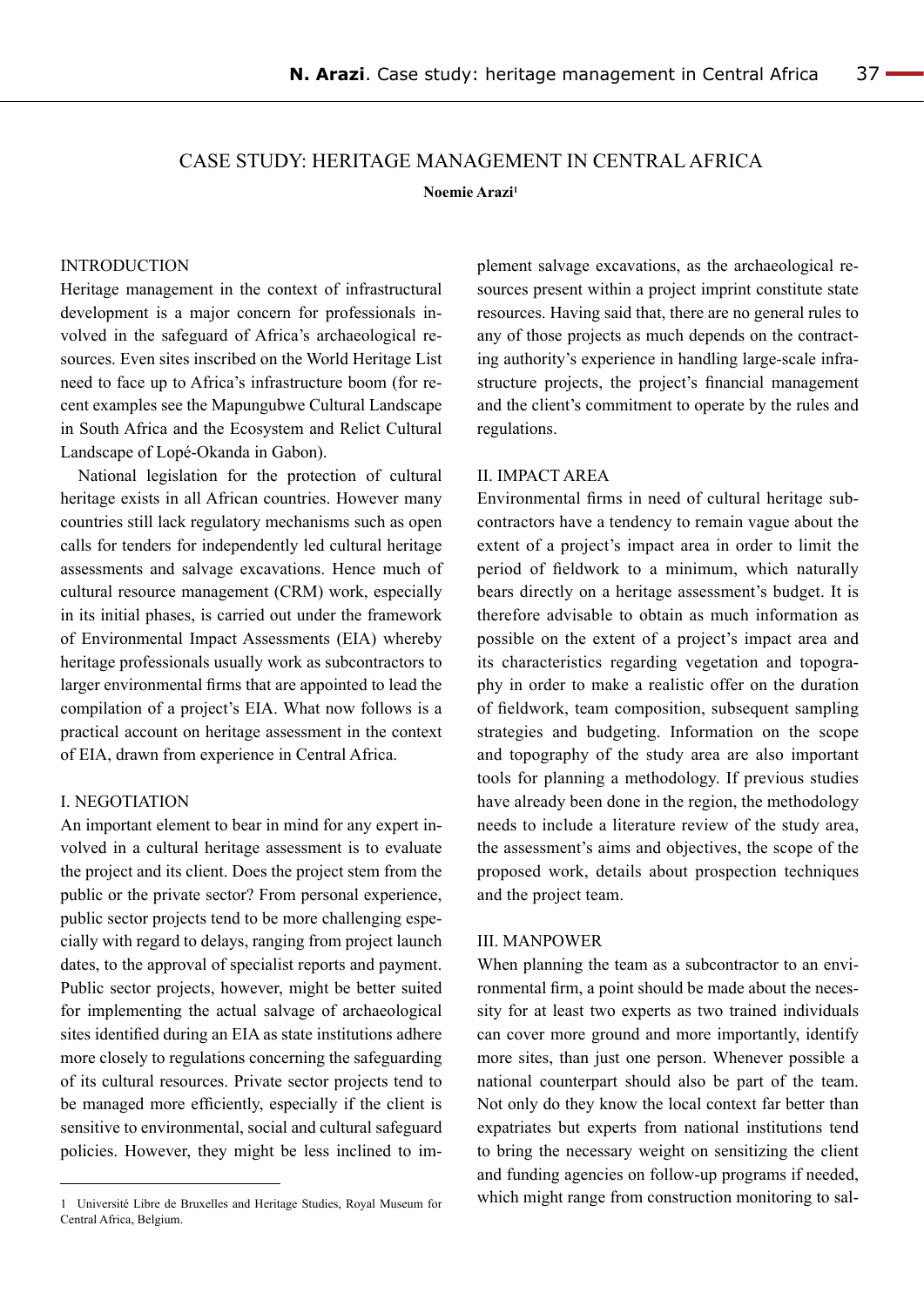vage excavations, training, and publication. University students should also be involved, as training in cultural heritage assessment is a major necessity in many African countries.

## IV. COPYRIGHTS

An important element is the issue on copyright, as most consultants need to sign a confidentiality and copyright agreement, hence ownership of all the resulting data goes to the client. In that case, heritage professionals should define the length of the copyright agreement to make sure that publication of the data will be possible after an agreed-upon period. This is an issue of great importance, especially in Africa, as many EIAs are done in so-called 'virgin territory', areas that have never undergone any systematic investigation by heritage professionals.

#### V. BUDGET & EQUIPMENT

In regard to expert salaries, one should take into account years of experience, past assignments in similar projects, the security situation of a project's impact area, and the client's background. For instance, a multinational company might offer better wages than a public sector project financed by a governmental institution. It is also necessary to obtain information on available resources in the impact area. Mining projects tend to have basic installations already in place, including accommodation, canteens, four wheel drives, etc. In that case the budget might be limited to the team's travel costs, visas and medication. If the EIA takes place in a location with no logistical resources yet in place, the heritage expert will have to organize and budget for a vehicle, possibly a chauffeur, petrol and the team's per diem. Provisions should also be made to pay for a local guide or informant who can accompany the team during prospection and assist with interviewing local authorities and communities.

Basic fieldwork equipment such as a GPS, plastic bags, photographic scales, etc., can also be included in a heritage assessment's budget while photographic equipment and/or laptops are more difficult to budget during the initial phase of an EIA.

The project duration also bears direct consequences on a budget. Generally, cultural heritage assessments include a desktop study, fieldwork, and reporting. The desktop study can be done by one individual, whereas fieldwork is done by an entire team. Reporting involves the principal experts.

#### VI. SECURITY

Many infrastructural development projects occur in conflict or post-conflict areas, which are often far removed from major population areas and healthcare centres. The archaeological salvage project for the Lom Pangar Dam, currently taking place in the East Region of Cameroon with a team of ten archaeologists, is a case in point. The country is currently under intense pressure from regular Boko Haram incursions in the north, ongoing political instability in the neighbouring Central African Republic (CAR), and a considerable influx of refugees from Nigeria, Tchad and the CAR (Simms 2014). Even though the Lom Pangar team is so far only indirectly affected by these developments, they need to keep constant watch on security issues, especially once they start prospecting the zone earmarked for the reservoir, a remote area with little to no mobile phone coverage.

#### VII. PREPARATION

Once a contract for a cultural heritage assessment has been signed and the dates for fieldwork have been set, topographic maps of the study area are needed before the start of fieldwork in order to plan survey strategies.

For the desktop study two kinds of data are generally analysed: published data, such as articles and books and unpublished data and collections stored in museums and museum archives. Fort the first type of data, bibliographic references for most countries are available from university libraries and/or Internet databases. In the absence of any previous investigations on what constitutes an infrastructure project's immediate impact area, published data should be consulted on neighbouring regions. Desktop assessments should also integrate the anthropological and art historical literature, as spaces and objects that are of cultural or spiritual/religious importance to local communities constitute significant elements of heritage assessments in the context of an EIA. Archives and museum collections can contribute with additional data on unpublished material.

#### VIII. FIELDWORK

Once in the field, situations can vary drastically depending on the presence or absence of a base camp in a project's impact area. If a base camp should be present, which – as already mentioned – is usually the case for mining projects, the cultural heritage team might be met by a health and safety officer, who usually holds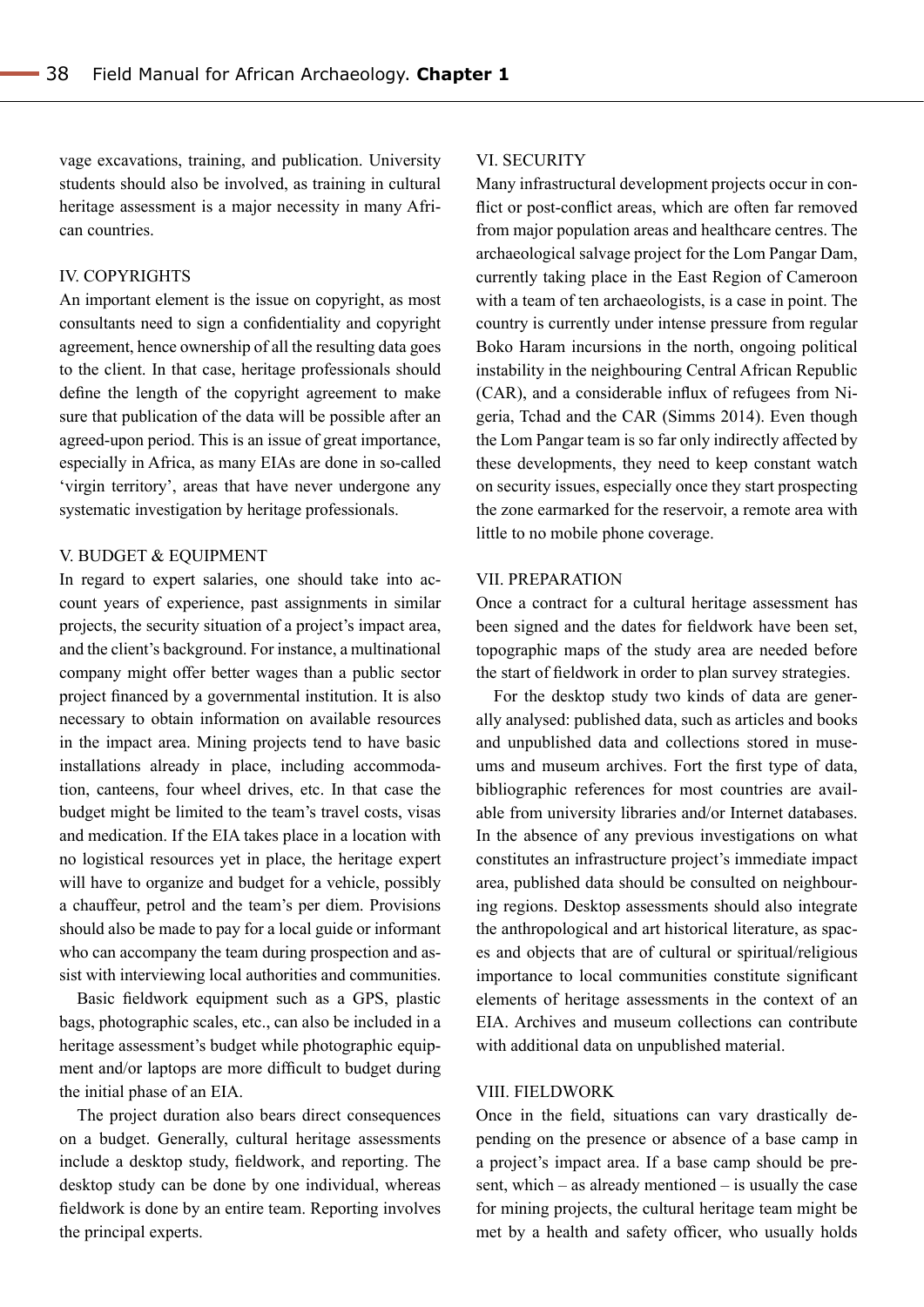

**Fig. 1**. Field walking along lines on ploughed ground at Tenke Fungurume in the Katanga Province of the DRC. (Photo © N. Arazi.)

an induction briefing on the mining concessions' rules and regulations concerning security, driving, and other safety issues. When working in Tenke Fungurume in the Katanga Province of the Democratic Republic of the Congo (DRC), which boasts the country's biggest copper and cobalt mining operation, our team was assigned to the mining company's environmental unit. We reported to the unit's executive manager on a daily basis in order to keep him up-to-date on our progress while they assisted us with all sorts of logistical issues. We were also in contact with the mining company's social unit as they advised us on the mining concession's local authorities and helped us in setting up meetings with them and the communities. In the absence of a base camp or any other logistical assistance by the contracting authority, the team is faced with issues of car rental, petrol, accommodation and food, which we experienced for the EIA study of the Lom Pangar hydroelectric project in Cameroon.

Turning to the technical aspects of fieldwork, the general goal of any heritage assessment is to identify the potential archaeological and cultural significance of an area earmarked for development. This is usually connected to construction work and road building. The assessment determines whether the area of development impact is likely to contain significant archaeological resources and makes recommendations as to whether the archaeological remains can be avoided or if an excavation is necessary before development work can commence. Considering the vast terrain of areas to be impacted by development, the major goal is to cover as much ground as possible. At Tenke Fungurume, for instance, three survey procedures were tested: transects, area surveys and thematic surveys.

Transects, which involves field walking in grids or along lines, worked best on either ploughed ground or surfaces with little vegetation (**fig. 1**). Area surveys, which consist of the systematic coverage of a specific portion within a study zone, usually larger than a transect, did not turn out to be the most effective method in Tenke Fungurume due to the sheer enormousness of the impact area and the fact that no significant finds were made. Thematic surveys, which involves the search for archaeological material in particular locations to test hypotheses about past uses of those spaces, turned out to be an efficient method in addition to the transects. In the former case we concentrated on areas close to water sources and termite heaps in order to identify possible metallurgical sites.

Interviews constitute another important element in heritage assessments as they provide highly useful information concerning the location of sites that are of cultural or spiritual/religious significance to local communities. In the case of the Tenke Fungurume study, most interviews were held with the village chiefs, known in the area as '*chef de terre*' and *'chef de localité*'. Other points that can be discussed during those interviews include local history and settlement in the impact area.

Each site or find spot needs to be recorded with a handheld GPS, so that identified sites can later be mapped on geo-referenced maps. It should be underscored, however, that in the case of an archaeological field survey, the results constitute only a sample of the archaeological potential of a given landscape. In other words, one could come back to the same area at different times of the year for several years in a row and find new sites, owing to vegetation cover that changes at different seasons of the year or human-induced change (**figs. 2 and 3**).

In landscapes with compromised visibility such as forested areas, subsurface testing methodologies such as coring and shovel test pits can be effective tools for archaeological surveys. However, the limited time and personnel allocated to heritage assessments render the systematic application of those methods often too time consuming. Hence, survey activities in forested environments, as was the case for the Lom Pangar hydroelectric project, tend to concentrate on road cuts and cultivated fields as well as on the presence of anthropogenic tree species for the discovery of sites or at least clues of ancient human activities.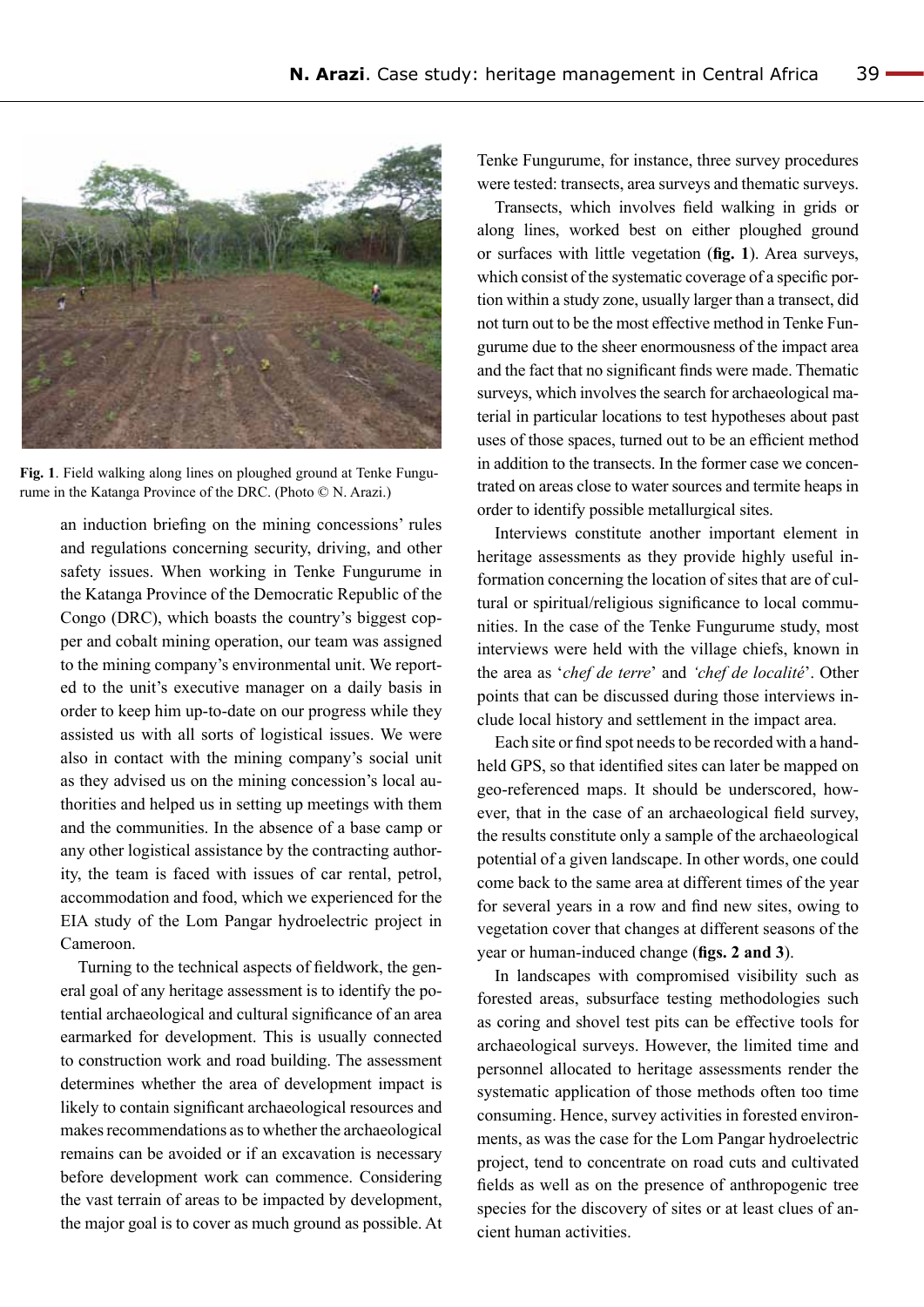

**Fig. 2**. First field survey at Tenke Fungurume (DRC) during the month of December, showing extensive vegetation cover (and copper deposits in the background). (Photo © N. Arazi.)



**Fig. 3**. Second field survey at Tenke Fungurume (DRC) during the month of September after human-induced fire for slash-and-burn agriculture. Even though overall visibility was better than during the first field season, the blackened ground tended to conceal archaeological remains. (Photo © N. Arazi.)

#### IX. REPORTING

Once the fieldwork has been accomplished, all collected data need to be assembled, analysed, and presented in a report. In structure, a heritage assessment report contains standard sections such as the methodology and approach of the study, the description of sites and presentation of results, geo-referenced maps of the identified sites and their location within the impact area, and photos of the sites and surface material. But there are also distinctive sections that are specific to a heritage assessment report in the context of an EIA. These include the policy and legal frameworks on heritage preservation and the institutional regulations the client adheres to in relation to cultural heritage management; an assessment of site significance, which usually refers to sites of aesthetic, historic, scientific, social or spiritual value for past, present or future generations (see The Burra Charter, The Australia ICOMOS Charter for Places of Cultural Significance, International Council on Monuments and Sites. 1999; for a specific example see Heritage Council of New South Wales 2009); and an assessment of the project's potential negative impacts on the area's cultural resources and the mitigation measures for limiting the project's adverse impacts. The former should include an assessment of both the direct impacts associated with destruction or physical disturbance and the indirect impacts caused by changes in topography, water table levels, land use practices, and induced development (see Cultural Heritage in Environmental Assessment 1994). Appropriate approaches for mitigation activities may range from avoidance of sites to archaeological monitoring of sub-surface clearing and trenching activities, salvage excavations, soil and rock stabilization, the application of chance find procedures as well as capacity building of institutions involved in heritage management. The latter usually applies to countries that lack institutional capacity in cultural heritage management.

#### **CONCLUSION**

It has been shown that heritage assessments in the framework of EIA follow generic processes as defined by the EIA process (see Abaza *et al*. 2004). EIA reports strive to be, in the words of the International Association of Impact Assessment, 'purposive, rigorous, practical, relevant, cost-effective, efficient, etc.' (International Association for Impact Assessment 1999); hence, heritage professionals need to apply a great deal of pragmatism in order to achieve the required objectives and results. Indeed, it should be borne in mind that private and public sector projects alike do not seek to finance costly and time-consuming archaeological research projects but the most efficient and cost-effective measures to comply with national and international standards in regard to heritage preservation. Coming back to this chapter's case studies, it is interesting to note the following: the Lom Pangar hydroelectric project, which stems from the public sector, now has a considerable salvage excavation program underway, in spite of long delays. In con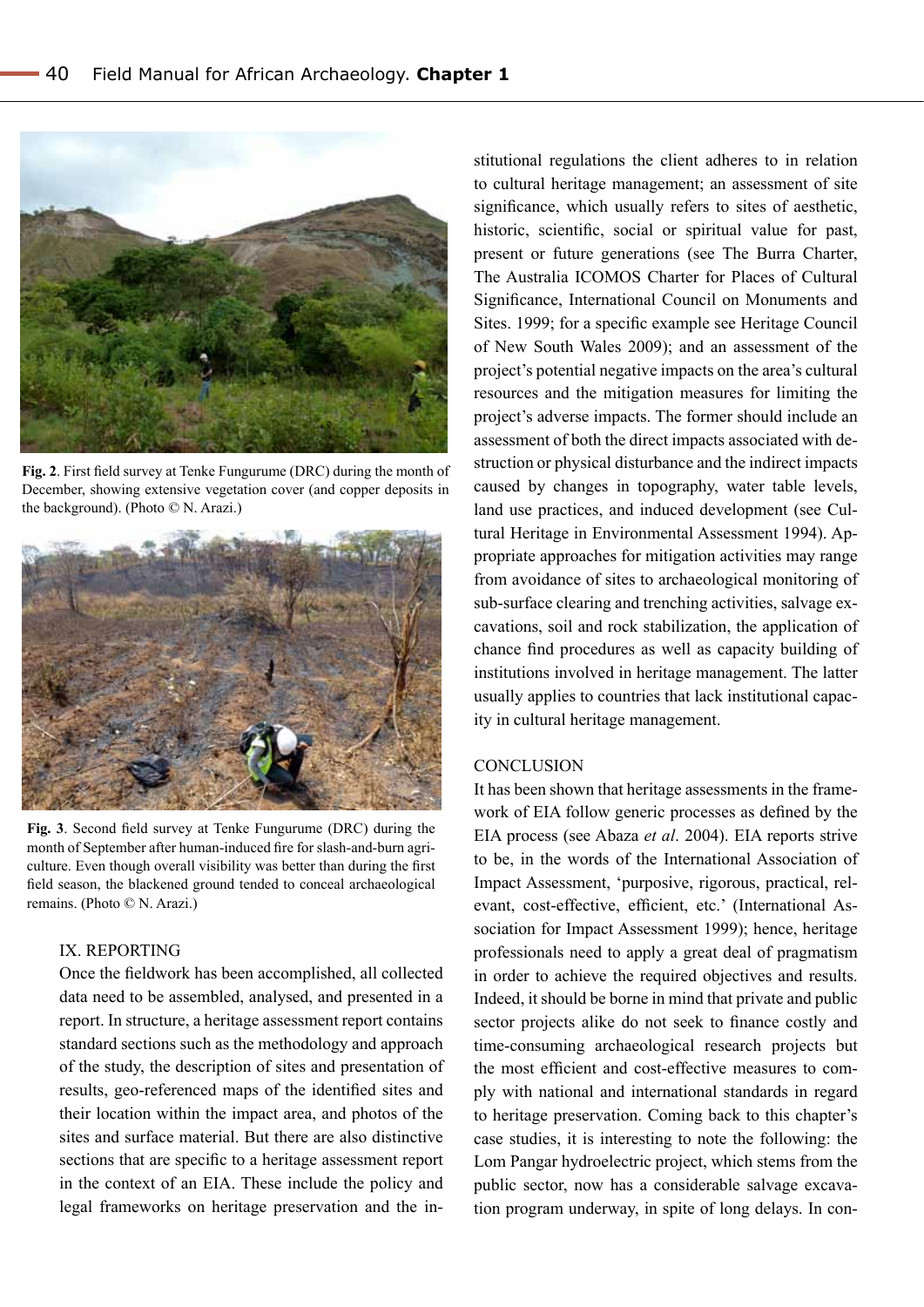trast, Tenke Fungurume, a private sector project, has not launched any mitigation processes to this day despite the identification of more than a hundred archaeological find spots.

#### REFERENCES

Abaza, H., Bisset, R. & Sadler, B. 2004. *Environmental Impact Assessment and Strategic Environmental Assessment: Towards an Integrated Approach*. Geneva: United Nations Environment Program ([http://www.](http://www.unep.ch/etu/publications/textONUbr.pdf) [unep.ch/etu/publications/textONUbr.pdf](http://www.unep.ch/etu/publications/textONUbr.pdf), consulted on 10.09.2014).

Cultural Heritage in Environmental Assessment. 1994. *Environmental Assessment Sourcebook Update.* Environment Department, The World Bank. [http://siteresources.worldbank.org/INTSAFE](http://siteresources.worldbank.org/INTSAFEPOL/1142947-1116497775013/20507410/Update8CulturalHeritageInEASeptember1994.pdf)-[POL/1142947-1116497775013/20507410/Update](http://siteresources.worldbank.org/INTSAFEPOL/1142947-1116497775013/20507410/Update8CulturalHeritageInEASeptember1994.pdf)-[8CulturalHeritageInEASeptember1994.pdf,](http://siteresources.worldbank.org/INTSAFEPOL/1142947-1116497775013/20507410/Update8CulturalHeritageInEASeptember1994.pdf) consulted on <05.09.2014.Heritage> Council of New South Wales. 2009. *Assessing Significance for Historical Archaeological Sites and Relics*. Heritage Branch, Department of Planning [\(http://www.environment.nsw.gov.au/re](http://www.environment.nsw.gov.au/resources/heritagebranch/heritage/ArchSignificance.pdf)[sources/heritagebranch/heritage/ArchSignificance.pdf,](http://www.environment.nsw.gov.au/resources/heritagebranch/heritage/ArchSignificance.pdf) consulted on 10.09.2014).

International Association for Impact Assessment. 1999. *Principles of Environmental Impact Assessment Best Practice* [\(http://www.iaia.org/Members/Publica](http://www.iaia.org/Members/Publications/Guidelines_Principles/Principles)[tions/Guidelines\\_Principles/Principles](http://www.iaia.org/Members/Publications/Guidelines_Principles/Principles)%20of[%20IA.](20IA.PDF) [PDF](20IA.PDF), consulted on 27.09.2014).

International Council on Monuments and Sites. 1999. *The Australia ICOMOS Charter for Places of Cultural Significance* [\(http://australia.icomos.org/wp-content/](http://australia.icomos.org/wp-content/uploads/BURRA-CHARTER-1999_charter-only.pdf) [uploads/BURRA-CHARTER-1999\\_charter-only.pdf,](http://australia.icomos.org/wp-content/uploads/BURRA-CHARTER-1999_charter-only.pdf) consulted on 26.09.2014).

Ndoro, W., Mumma, A. & Abungu, G. (eds). 2008. *Cultural Heritage and the Law. Protecting Immovable Heritage in English-Speaking Countries of Sub-Saharan Africa*. Rome: ICCROM, series 'Conservation Studies', vol. 8 ([http://www.iccrom.org/ifrcdn/pdf/ICCROM\\_](http://www.iccrom.org/ifrcdn/pdf/ICCROM_ICS08_CulturalHeritageandLaw_en.pdf) [ICS08\\_CulturalHeritageandLaw\\_en.pdf,](http://www.iccrom.org/ifrcdn/pdf/ICCROM_ICS08_CulturalHeritageandLaw_en.pdf) consulted on 01.09.2014).

Pope, J., Bond, A., Morrison-Saunders, A. & Retief, F. 2013. '*Advancing the theory and practice of impact assessment: Setting the research agenda*', Environmental Impact Assessment Review 41 : 1-9 [\(http://discipli](http://disciplinas.stoa.usp.br/pluginfile.php/127572/mod_resource/content/1/Pope)[nas.stoa.usp.br/pluginfile.php/127572/mod\\_resource/](http://disciplinas.stoa.usp.br/pluginfile.php/127572/mod_resource/content/1/Pope) [content/1/Pope](http://disciplinas.stoa.usp.br/pluginfile.php/127572/mod_resource/content/1/Pope)%20et%20al.%20-%202013%20-%20 Advancing%20the%20theory%20and%20practice%20 of%20impact%20assessment%20Setting%20the%20 research[%20agenda.pdf,](20agenda.pdf) consulted on 30.09.2014).

Rakotomamonjy, B.(ed.). 2009. '*Protection juridique du patrimoine culturel immobilier : Orientations pour le pays francophones de l'Afrique sub-Saharienne*'. Rome: ICCROM, series 'Conservation Studies' 9 [\(http://www.](http://www.iccrom.org/ifrcdn/pdf/ICCROM_ICS09_ProtectionJuridique_fr.pdf) [iccrom.org/ifrcdn/pdf/ICCROM\\_ICS09\\_ProtectionJu](http://www.iccrom.org/ifrcdn/pdf/ICCROM_ICS09_ProtectionJuridique_fr.pdf)ridique fr.pdf, consulted on 01.09.2014).

Simms, M. 2014. 'Boko Haram threat grows as Cameroon comes under pressure'. *Human Security Centre, Defence and Security* 3 (9) [\(http://www.hscentre.org/](http://www.hscentre.org/sub-saharan-africa/boko) [sub-saharan-africa/boko-](http://www.hscentre.org/sub-saharan-africa/boko)haram-threat-grows-cameroon-comes-pressure/, consulted on 21.09.2014).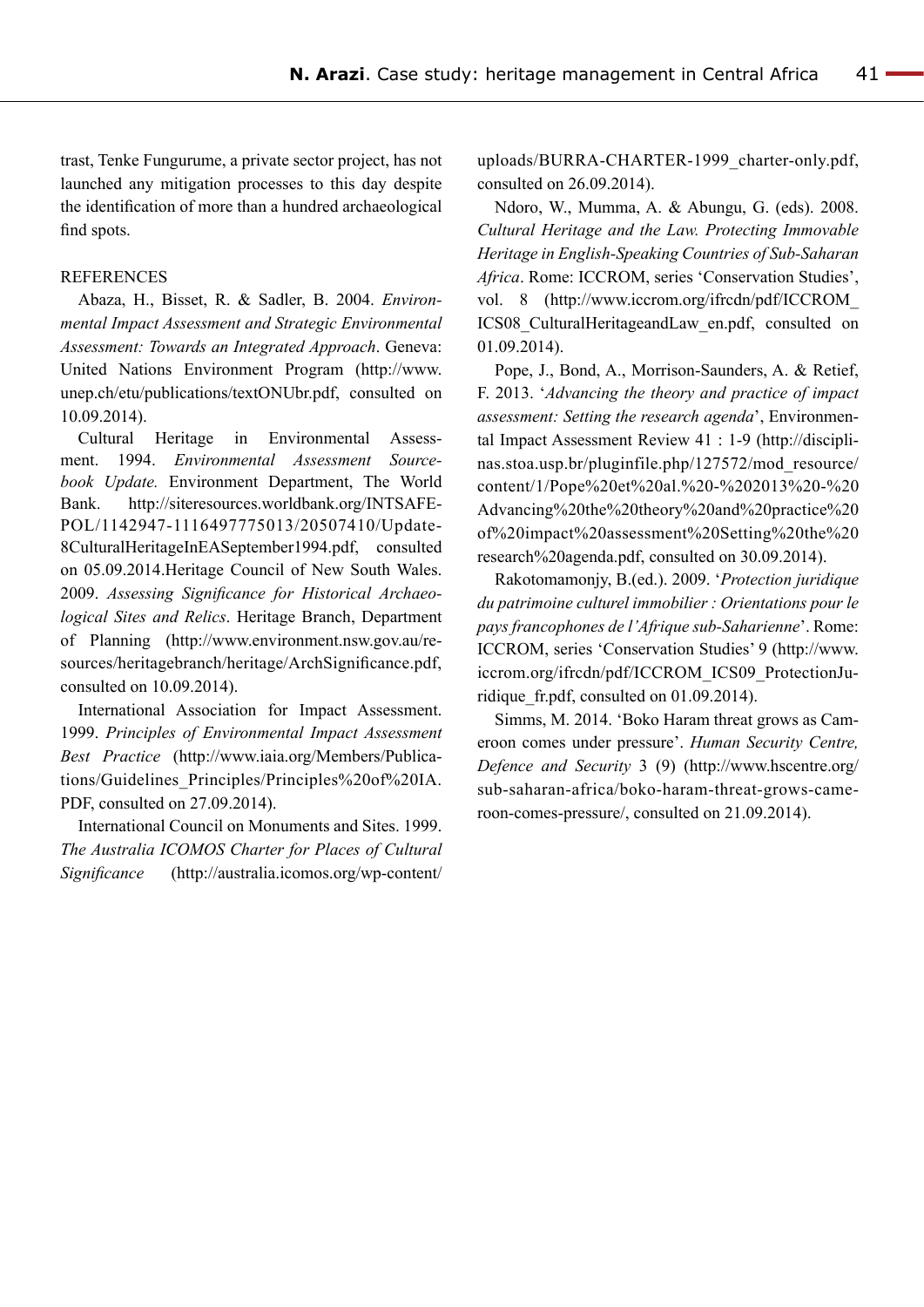# Rescue and preventive Archeology: roads, thermal power stations and quarries

#### **Richard Oslisly**1

#### INTRODUCTION **<sup>1</sup>**

For almost 15 years, with the assistance of international cooperation, consortia and funding parties, preventive and rescue archaeology has developed considerably in Africa. Cameroon and Gabon, for example, have developed major infrastructure projects: pipelines, roads, thermal power stations, dams, quarries, etc. These major projects are carried out in accordance with the public interest objective of safeguarding the national heritage, through the development of rescue archaeology in certain cases (discoveries after or during construction) and, recently, of a genuine preventive archaeology component. It is through respect for cultural heritage protection laws during major public works and through the systematic establishment of a preventive archaeology component in the environmental and social impact assessment (ESIA) and in the environmental and social management programme (ESMP) corresponding to the compensation measures that diagnostic operations, surveys and archaeological excavations are funded. The fundamental question, during these ESIAs, will be to know the (diagnostic) procedures and (landscape reading) methods that will lead us to discover and prioritize archaeological sites. We will see through three examples of rescue archaeology and preventive archaeology how we applied the research methodology in the context of the Central African forest.

## I. PREVENTIVE ARCHAEOLOGY ASSESSMENT DIAGNOSIS

Before going to the site, one needs to prepare by examining:

- the specific bibliography (reports, articles…) on the Internet and comparing references;
- the geographic area, using topographical maps of various scales in order to obtain toponyms and discern types of relief;
- a recent satellite image of the region (via free Internet sites), because in Central Africa topographical maps are very often old;
- the mapping of vegetation formations, to sharpen inter-

pretation of the landscape and to learn about the habits and customs of the people in relation to their environment;

- a pedological map that shows the quality of the soil (rich soil could have supported past cultivation) and any clay-bearing hydromorphic flats (pottery);
- a geological map that will help determine the materials used by prehistoric humans and the location of minerals (iron metallurgy).

## II. FIELD METHODOLOGY: HOW TO FIND AND WHERE TO LOOK?

After analysing map data on the future project, zones with archaeological potential must be identified. In the Central African forest, 90% of identified archaeological sites (Oslisly & White 2003) were discovered on the summits of hemispherical hills relatively close to a watercourse and on top of ridges. When prospecting, one should examine roadsides by paying special attention to hill peaks and laterite deposits.

Moreover, botanical knowledge is necessary, because certain trees indicate the past human presence; for example, if on a hill summit you find *Elaeis guineensis* palm trees combined with *Mangifera indica* mango trees and *Dacryodes edulis* butter fruit trees, you are in the presence of an old abandoned village. Also on hill summits, if you find pure stands of *Aukoumea Klaieneana* gaboon mahogany or *Lophira Alata* red iron wood, you are in all likelihood in an area once home to slash-and-burn agriculture or a village; these species are heliophilous and easily take root in areas deforested by humans. Depending on the Central African ecoregion, there are of course other tree species on these hills indicative of a past human presence, such as *Baillonella toxisperma* (moabi), *Canarium schweinfurthii* (African elemi), *Triplochiton scleroxylon* (obeche in Nigeria, wawa in Ghana, ayous in Cameroon, samba in Côte d'Ivoire), *Ceiba pentendra* (kapok) and/or *Dracaena arborea* (dragon) (Oslisly & White 2003).

This method of discovery, which draws on several disciplines, is called 'landscape reading'*.* To check its validity, use an auger to drill holes, whether by transect or grid, that will almost certainly reveal the presence of charcoal and sometimes pottery shards.

<sup>1</sup> Institut de Recherche pour le Développement, UMR 208 IRD/MNHN, Patrimoines locaux, Agence nationale des Parcs nationaux, BP 20379 Libreville, Gabon.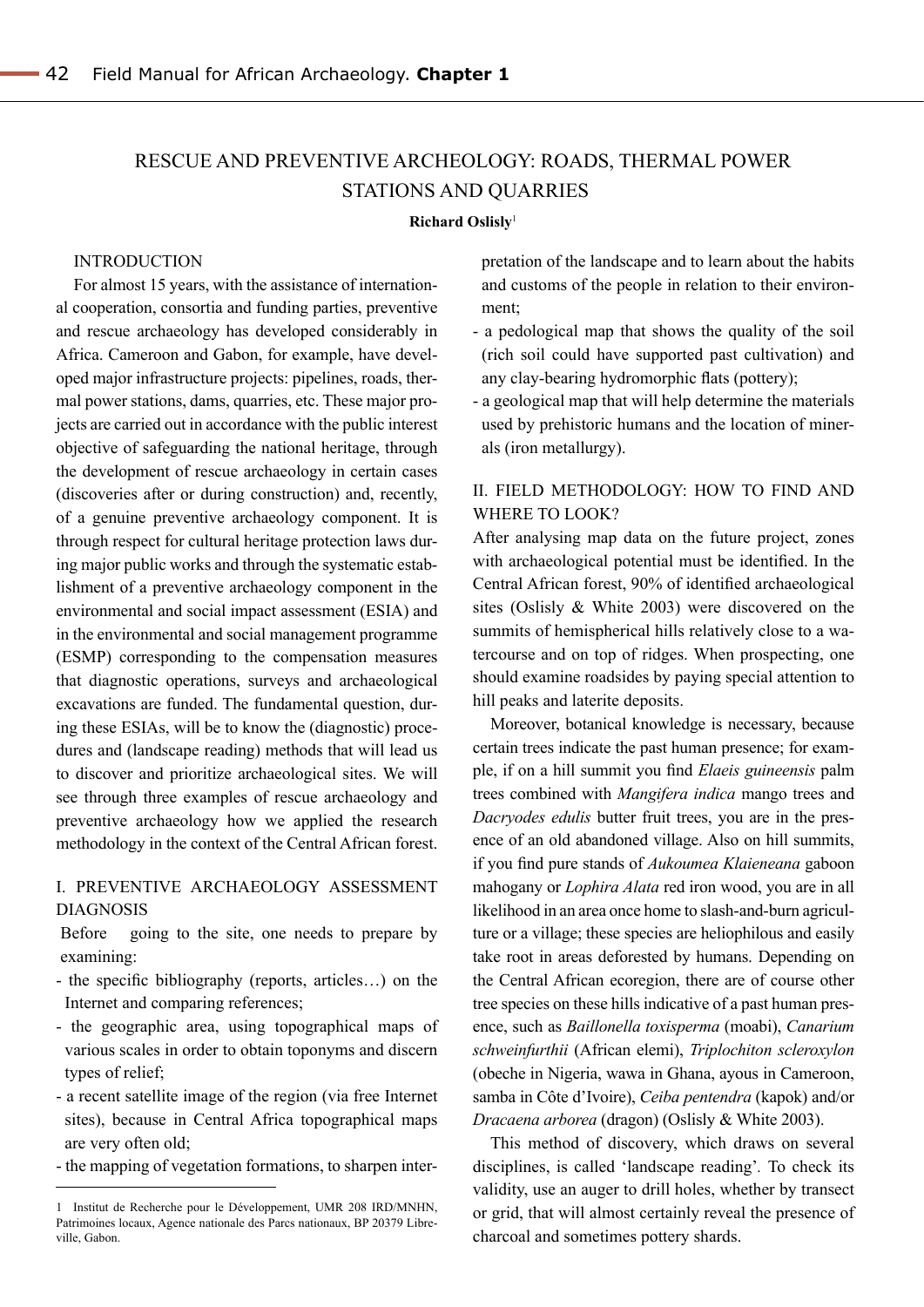

**Fig. 1.** Archaeological sites along the road between Medoumane and Lalara. Geological formations of the Archaean (in grey: Northern and Southern Granitic Complex, Archaean Complex of Ebel), and of the Proterozoic (in yellow: Metamorphic series of the Ogooue). (© R. Oslisly.)



**Fig. 2**. Mpolongwé: discovery of a pit (dark area) in the trench. (Photo © R. Oslisly.)

#### III. CLASSIFYING SITES

During the archaeological diagnostic phase and depending on the number of artefacts and their features, such as the diversity of decoration and shapes of pottery or the quantity and quality of flaked pieces, as well as their spatial distribution and stratigraphy, sites are classified by 'priority', which is a fundamental notion for decision-makers and builders.

**Low priority**: the site has a small area with some artefacts and does not require excavation.

**Medium priority**: sites of average size that will be excavated later; most often they are sites whose majority of remains lie outside the construction zone.

**High priority**: sites with abundant remains that will be excavated immediately because they are often located in the construction zone.

Each site that is discovered will be named after the closest place name on the topographical map, positioned using GPS coordinates and recorded.

We will examine results obtained using this research method from three specific cases: a road in Gabon that involved rescue archaeology, and a thermal power plant construction site in Cameroon and a quarry in Gabon, both of which involved preventive archaeology.

## **A. Médoumane-Lalara road in Gabon (from 9,000 BC onwards)**

The landscape reading method led to the discovery of 52 sites along 84 km of this road in the centre of the country. The roadsides were meticulously examined to

obtain the most thorough archaeological diagnosis. Sites fell into three zones, from east to west: zone 1, from Médoumane to Ngoumgoum, contained 29 sites; zone 2, from Ngoumgoum to Benguié, contained only 6 sites; zone 3, from Benguié to Lalara, contained 23 sites. Locating the sites on a geological map revealed that zones 1 and 3 were on Archean formations and thus ancient (**fig. 1**), with many hemispherical hills separated by a very developed hydrographic network conducive to the establishment of villages. Zone 2 contained the more recent (Proterozoic) geological formations that display sharp, sloping relief more favourable to human passage (Oslisly & Assoko 2006). In total along these 84 km, 56 sites and 2 iron ore mines were discovered, or one site every 1,500 m.

## **B. Thermal power plant at Mpolongwé in Cameroon (10,000 BC to 400 AD)**

At the request of AES Sonel electricity company, in 2010 we began a survey of the future location of the Mpolongwé thermal power plant, where a permanent watercourse meandered around two hemispherical hills. Pits and a layer of flaked stone were discovered. After 22 hectares of forest were cleared, we began working in close collaboration with the construction company, which progressively levelled the main hill in strips 2 m wide by 40 m long, in order to level the site. From the first shovelful, pits appeared (**fig. 2**) and were immediately marked, protected and, soon after,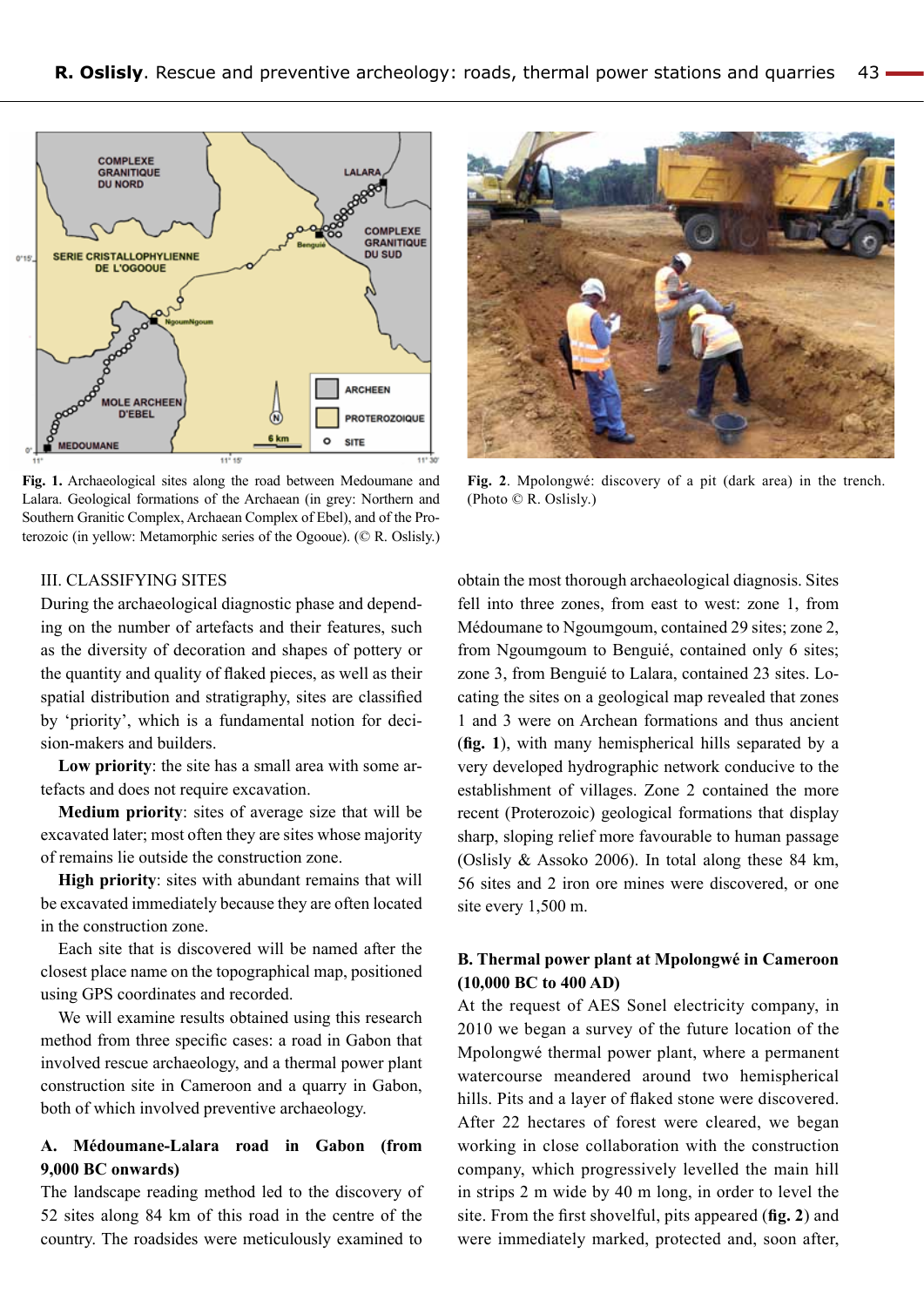

**Fig. 3**. Mpolongwé: grid excavation phase. (Photo © R. Oslisly.)



**Fig. 4.** Mikaka: aerial view of protected zones Z1 and Z2; the rectangles correspond to boreholes made during the diagnostic phase (adapted from COMILOG by R. Oslisly.)

excavated (**fig. 3**). During this work, 50 archaeological structures were discovered: 37 pits, 12 archaeological levels and a forge. Material remains (392 kg) included flaked stone, pottery fragments, earthenware, remnants of metallurgical activity (iron tools), beads, and glass.

#### **C. Quarry at Mikaka in Gabon (11,000 to 6,000 BC)**

During a 2013 environmental impact assessment of a future quartz quarry by the Ogooué mining company (COMILOG), numerous stone flakes of jasper were discovered, lying on the rocky slabs of the land within the purview of the quarrying permit. In the context of the environmental and social management programme (ESMP), COMILOG funded a preventive archaeology project.

Preliminary diagnostics helped define a first zone

(Z1) in the form of a butte where four boreholes were made (**fig. 4**), revealing several levels of which the oldest dated to 9,500 BC. This zone was fenced off for protection. For the second zone (Z2), corresponding to the site of the future service station, a more advanced examination was carried out with the support of a backhoe that dug 41 pits totalling  $246 \text{ m}^3$  over an area of 3,000 m2 and yielding almost 1,000 flaked stones. This second zone was also fenced off with a view to future excavation. Mikaka is the first open air site comprising levels of occupation of hunter-gatherer-stone-knappers ranging from 3,000 to 9,500 BC.

These three examples illustrate perfectly the importance of a research methodology based on a multidisciplinary approach in a forest environment.

Moreover, preventive archaeology facilitates access to data that would have been difficult to access via conventional archaeology. Earth-moving equipment has opened otherwise inaccessible forest areas to prospecting and excavations. During each project, preventive archaeology proved to deliver a very positive experience and demonstrated that it is possible, without adverse economic impact, to have fruitful collaboration between scientists and developers. It furthermore contributes to the practical training of students through frequent fieldwork missions, and also to their earning academic degrees.

### **REFERENCES**

Oslisly, R. 2010. 'Une décennie d'archéologie de sauvetage et préventive au Cameroun (2000-2010)'. *Les Nouvelles de l'archéologie* 120-121: 75-80.

Oslisly, R. 2014. 'L'archéologie préventive en Afrique centrale (Cameroun et Gabon) : un outil de développement'. In J.-C. Galipaud & D. Guillaud (eds), *Une Archéologie pour le développement.* Marseille: Éditions La Discussion (Coll. 'Patrimoines'), pp. 143-154.

Oslisly, R. & Assoko Ndong, A. 2006. *Archéologie de sauvetage sur la route Médoumane-Lalara*, *vallée de l'Okano, Gabon.* Libreville: WCS Éditions.

Oslisly, R. & White, L. 2003. 'Étude des traces de l'impact de l'homme sur l'environnement au cours de l'Holocène dans deux régions d'Afrique centrale forestière : la réserve de la Lopé (Gabon) et le sanctuaire du Banyang Mbo (Cameroun)'. In A. Froment & J. Guffroy (eds), *Peuplements anciens et actuels des forêts tropicales*, Marseille: IRD Éditions, pp. 77-87.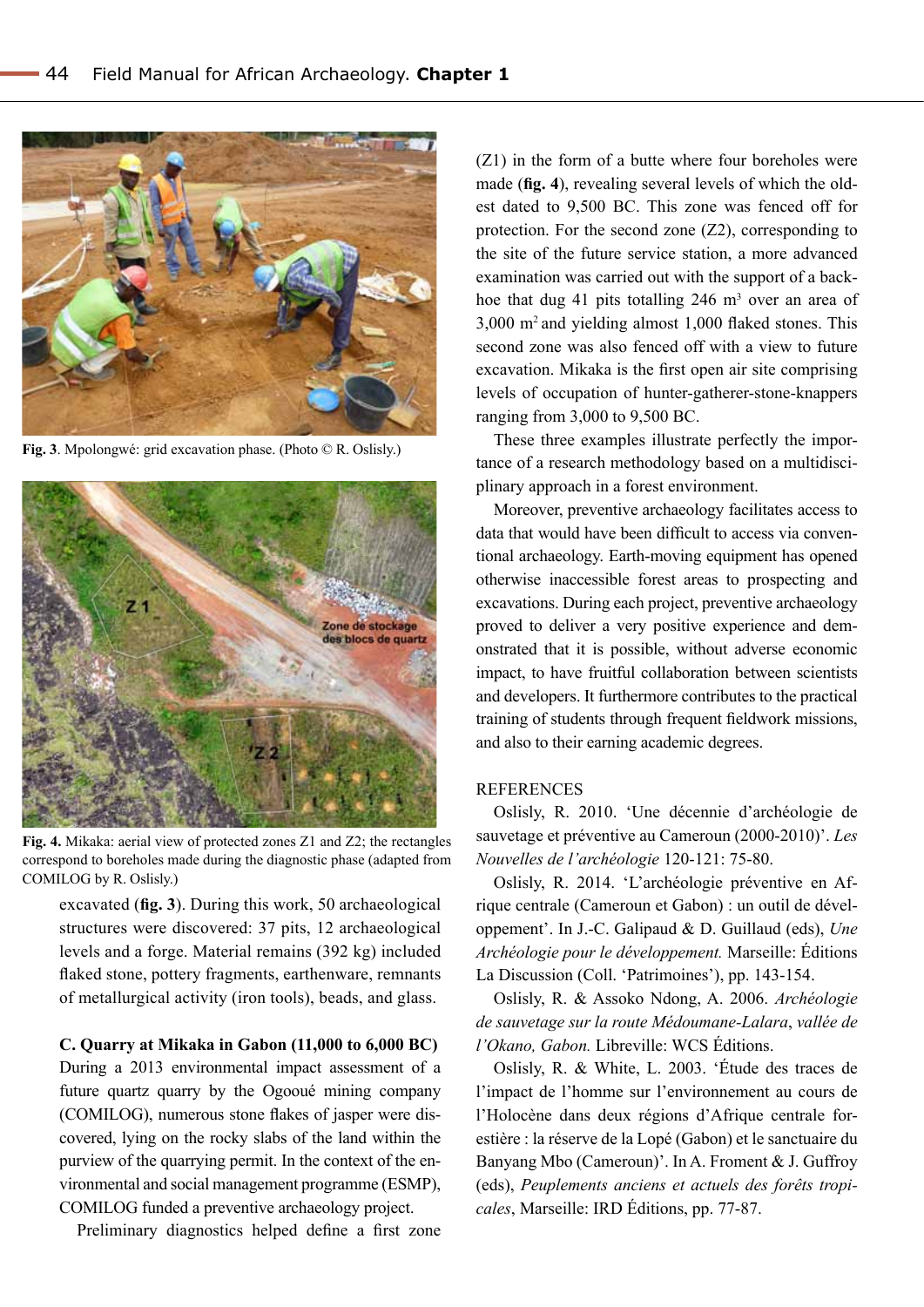# MANAGING CULTURAL HERITAGE IN AFRICA: A STUDY OF IFAN IN SEnEgal

**Ibrahima Thiaw1**

#### **INTRODUCTION**

Founded in 1936, IFAN (originally Institut français d'Afrique noire; renamed Institut fondamental d'Afrique noire – African Institute of Basic Research – in 1966) is staffed by professionals and amateurs dedicated to the inventory, acquisition, and preservation of cultural resources. This staff, consisting mostly of expatriates, were the first to fight for the defence and preservation of Senegal's archaeological heritage in a context in which the discipline had little historical presence. Local populations were only involved in archaeology as labourers or, at best, as sources of information.

Even today, only professionals are really involved in the preservation of archaeological resources in Senegal. IFAN's activities are still limited to small-scale acquisitions and inventories, and managing collections of previously acquired materials. Participation in international programmes, often initiated by universities or research institutes in North America or Europe, remains the main source for new acquisitions and archaeological knowledge (Thiaw 2012).

Over the past five years, however, a preventive archaeology programme has been established to serve developers whose activities threaten cultural resources. Simultaneously, IFAN has been trying to create closer ties with the state services that are its primary source of funding. Unlike the colonial government, however, the postcolonial government has given it no specific mandate.

This article examines the role of the IFAN archaeological laboratory in the management of Senegal's cultural heritage. Their mandate changes according to the needs of government administrations, colonial or postcolonial, as they seek to establish policies concerning the use and development of the territories in their jurisdiction. After becoming a part of the University of Dakar in 1959, IFAN was gradually forgotten. This raises questions about the social role of the university, one of the central missions of which is to serve surrounding communities. Here we will analyse, on the one hand, the tensions between the normative and operational frameworks and, on the other, the issues, opportunities, and practices related to preventive archaeology in Senegal, where community engagement is low, with small margins for manoeuvre. The experience acquired over the past five years by the IFAN archaeology laboratory will serve as a basis for exploring the future of preventive archaeology in Senegal.

## I. LACK OF SYNERGY BETWEEN ADMINISTRA-TIVE AND OPERATIONAL BODIES

The first regulatory framework for the management of cultural assets with which the principle actors were bound to comply was established during the colonial period. Following independence in 1960, one of the major obstacles to the development of preventive archaeology was the lack of clarity concerning the jurisdictions of the administrative apparatus managed by the Ministry of Culture through the Direction du Patrimoine ('heritage office') and the operational branch of archaeological research, namely the IFAN archaeological laboratory based at Cheikh Anta Diop University in Dakar.

Postcolonial legislation has remained unchanged since law 1971-12, which regulates excavations and discoveries (Naffé *et al.* 2008). Operationally, it is based on no territorial administration, and cultural heritage management remains centralised. There is no synergy between the administrative (Direction du Patrimoine culturel) and operational (IFAN) bodies, even though these two structures have been under the direction of the same person for the last four years. The result is that a great deal of pillaging and destruction goes unnoticed.

Beginning in the middle of the 20th century, the various inventories of heritage resources drew a map that offered territorial administrations the tools needed to establish resource management policies. At the end of the 1950s, most topographical maps included ruins and historical sites, as well as places of worship, such as sacred woods, mosques, churches, cemeteries, etc.

<sup>1</sup> Archeology Laboratory, IFAN/Cheikh Anta Diop University, Dakar, Senegal.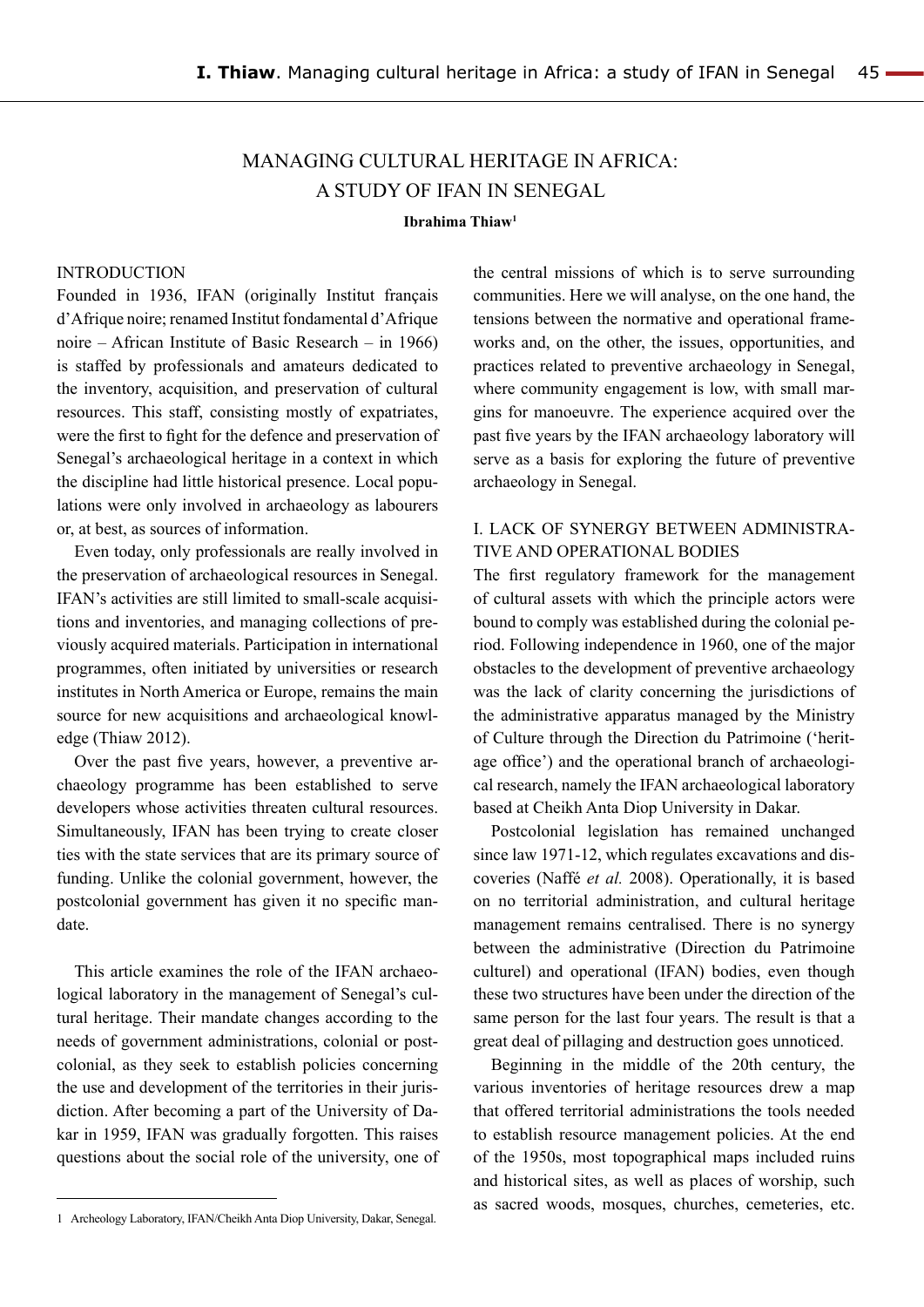

**Fig. 1.** Visit to the burial mounds at Ndayane, Diourbel, Senegal. (Photo © I. Thiaw.)

We note however that more attention was paid to the intangible heritage than to archaeological sites (Arazi & Thiaw 2013).

National or regional inventories have increased since the 1970s. These have strengthened the archaeological map of Senegal, even if the archaeological laboratory was not associated with the most recent inventory, commissioned by the Direction du Patrimoine in 2003. These efforts have not led, however, to a national database that might serve as a tool for heritage management. The Direction du Patrimoine is happy to grant research permits without having to worry about follow-up or database management. The archaeology laboratory, on the other hand, expands its collections, but barely manages to organise them due to limited space and resources. On an operational level, IFAN's cultural preservation activities are still limited to acquisition and salvage.

II. PREVENTIVE ARCHAEOLOGY IN SENEGAL: PRACTICES, OPPORTUNITIES, AND CHALLENGES The first attempts at preventive archaeology in Senegal took place in the mid-1990s in the context of the Cayor Canal project with the Consortium SNC-Lavallin/ BCEOM. The works, which consisted essentially of surveying, were directed by Massamba Lame. It would be another ten years before another attempt was made, this time with the Oromin Joint Venture Group (OJVG). In 2009, an international team made up of SRI Inc., Nexus Heritage, and the IFAN Cheikh Anta Diop archaeology laboratory undertook the evaluation of heritage resources in the OJVG mining perimeter, located in Sabodala,

in eastern Senegal. The partnership with SRI Inc. and Nexus Heritage was strained by the developer's reluctance to make use of more expensive international experts. This pioneering experiment contributed to professional development, with the training of a dozen students. This continued outside of Senegal and allowed capacities to be strengthened, laying a foundation for preventive archaeology.

Since then, the IFAN archaeology laboratory has progressively developed programmes in collaboration with other local or international firms to ensure that the cultural component is included in major projects' environmental or social impact studies. It continues to focus on training students in order to build an operational team capable of responding in Senegal and elsewhere (**fig. 1**). Students are offered the opportunity to take part in fieldwork, which is often missing from training programmes at Cheikh Anta Diop University.

Today, despite some reluctance, many mining companies have progressively integrated archaeology into their environmental and social impact studies. This progress has yet to incite the Ministry for Culture and the Direction du Patrimoine to become actively involved in the process, notably in assessing reports and following up on recommendations.

As a result, the economic and cultural impact of these studies remains negligible. Preventive archaeology is still limited to small-scale surveys undertaken to meet donor requirements and obtain licences. Lack of government involvement in the process means that the recommendations made during the pre-feasibility stage are rarely followed.

On the other hand, some decisions require cooperation between various stakeholders, the relevant government services, funders, and developers. Classification criteria, site importance assessment, the decision to acquire or avoid, as well as the management and improvement of collections, are important aspects of preventive archaeology that suffer from a lack of coordination and cooperation between these actors.

The interests of the authorities responsible for culture are limited to maintaining a handful of colonial buildings in urban zones and to sites included on the World Heritage list, which are used to fuel political propaganda. Just like the sites classified on the national list, these sites are exposed to all kinds of attacks (Thiaw 2014). Certain na-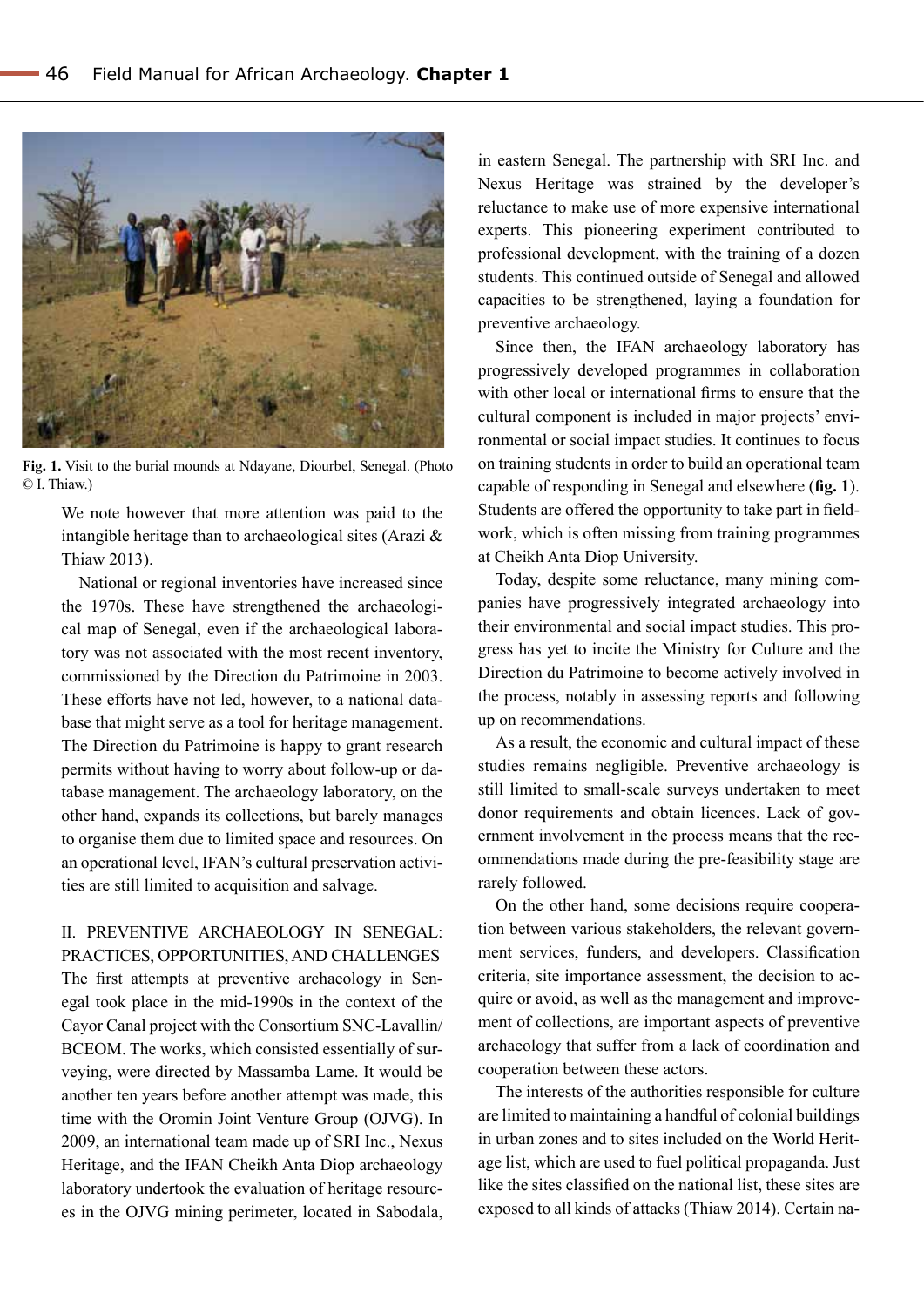

**Fig. 2.** Well-maintained and protected sacred site in the village of Andiel, Bedik country (Kédougou Region). (Photo © I. Thiaw.)

tional companies continue to destroy multiple archaeological sites situated within or near their projects.

In the middle valley of the Senegal River, several sites that had been inventoried were destroyed as part of land-management activities. Like the dams at Diama and Manantali, which were built without any consideration of the archaeological component, the exploration underway as part of the phosphates project in Matam is taking place without any attention paid to the rich archaeological resources present in the vicinity. The Diallowali site inscribed on the national list has been assigned to a private developer. Not far from there, Nder, an historic village and the 19th century capital of the Waalo kingdom – where women self-immolated in a final act of resistance to slavery – is on the verge of being wiped from the map without any reaction from the authorities at the Ministry of Culture, who had listed it as a national heritage site.

In the Saloum Delta, a World Heritage Site, several shell middens (such as those at Faboura) have been completely destroyed during the construction of the Joal-Ndangane road. Those at Niodior and Dionewaar are on the verge of disappearing (Naffé *et al.* 2008). More recently, the construction of the Dakar-Diamniadio tollroad led to the destruction of several archaeological and historical sites, including parts of the famous Thiaroye camp, which is an important site of remembrance linked to the Tirailleurs sénégalais mutiny during the Second World War. In Keur Momar Sarr, the SDE was built at the Tata of Yamar Mbodj – a classified national heritage site – without any impact study performed or any form of mitigation undertaken. The Ndayane site, located in the city of Diourbel and on the national heritage list, has become an enormous garbage dump coveted by developers, and already largely occupied by the city hospital. In light of the current situation, preventive archaeology in Senegal remains a huge project. It is therefore surprising to hear politicians speak about the centrality of culture to their development policies.

## III. The future of preventive archaeology in Senegal

The future of preventive archaeology in Senegal is therefore bleak. Without the involvement of public authorities, professionals and stakeholders at the community level have nowhere to turn. It is difficult to apply the 'polluter pays' principle when government services show neither the necessary vigilance nor political will. The absence from the field of state authorities or funders leads to all kinds of abuses. Links to the state are even the pretext on which national companies refuse to comply with procedure. They consider archaeologicalresources management and related costs to be obstacles to development.

The development of preventive archaeology requires a more sustained engagement with community stakeholders. Collaboration is necessary and must lead to the joint definition of research agendas by professionals and local communities and the identification of relevant issues.

If it is to play its role fully, preventive archaeology must extend its reach beyond its field *stricto sensu*. It must look at both the tangible and intangible cultural heritage, ancient and contemporary, and to its future. This approach, which makes it possible to link the past, present, and future, could be particularly productive for surveying in the context of development programmes. Such an approach, which takes charge of the intangible heritage as well as sacred and ancestral sites, could persuade local populations, whose interest in this type of heritage is evident (**fig. 2**). The term 'preventive archaeology' is too narrow to include these equally important aspects. We also recommend closer collaboration with populations in order to move towards cultural engineering capable of proposing credible and durable development solutions for the management of cultural heritage and historic landscapes.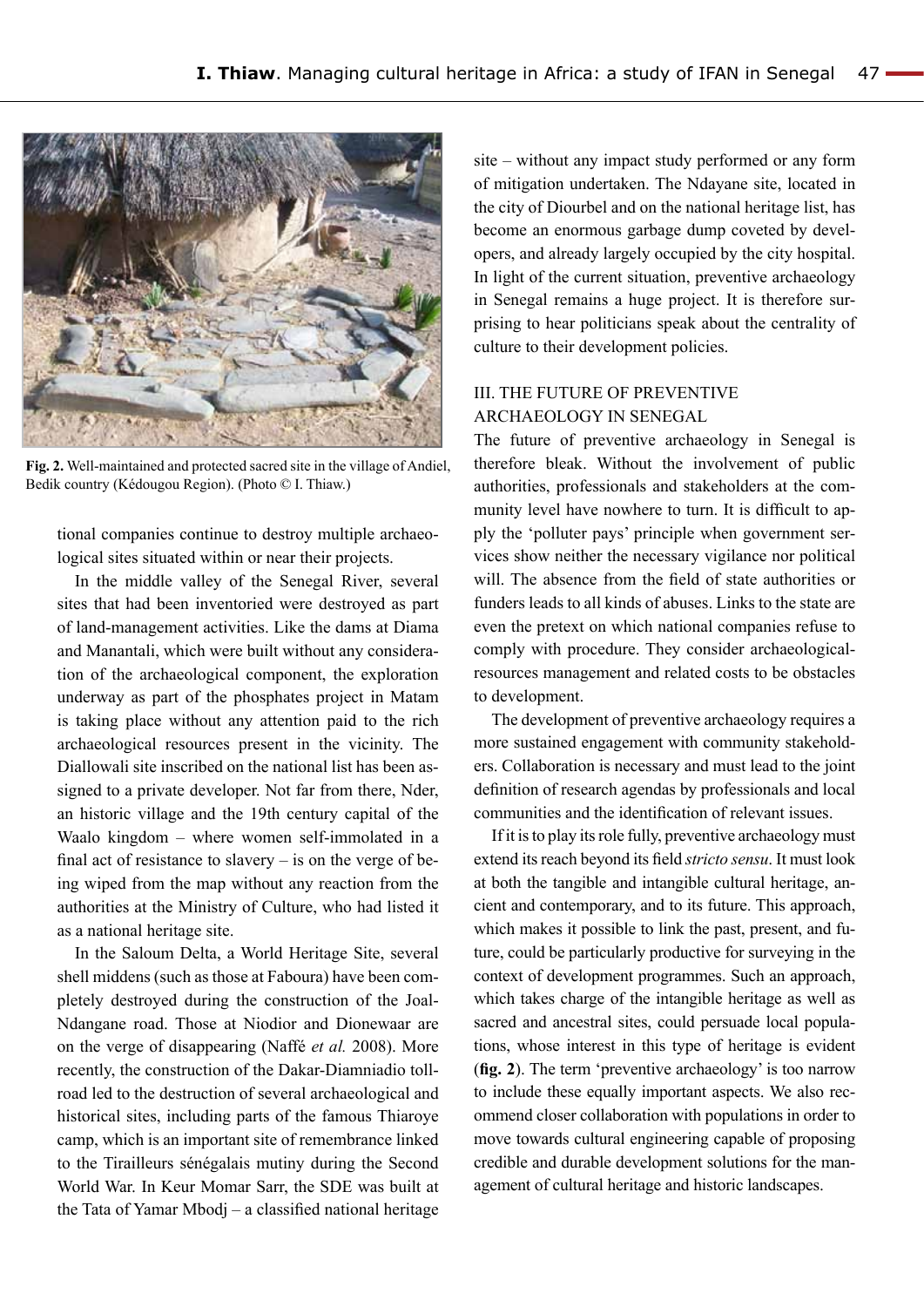#### **CONCLUSION**

In Senegal, the preservation and enhancement of the cultural heritage has long been considered an indispensible part of development. As of today, however, this has not yet been translated into action. The normative and administrative structures and the operational structures, largely inherited from the colonial system, have barely evolved since 1970. Cultural heritage resources are being lost beneath the weight of a modernity and a modernisation that places little importance on archaeological heritage. The question of 'the future of tradition' is more relevant than ever (Diagne 1992).

Heritage management policies conflict with the demands of development policies. Rather than guaranteeing prevention by eradicating or limiting the negative effects of various projects, archaeological resources management consists of inventories and acquisitions in zones where the process of destruction is already underway. These interventions, which take the form of salvage, may have allowed IFAN to amass rich collections, but make it a prisoner of its time and of an out-dated paradigm.

Some timid progress has been made since 2008. There has been a great increase in prevention missions, with important implications not only in terms of heritage management in the broad sense, but also in the training of students.

Faced with rapid urbanization and the creation of new agricultural and residential zones as well as hotel

and road infrastructure, faced with mineral exploration and exploitation, etc., these preventive missions remain negligible. The Ministry of Culture must urgently and in partnership with professionals set out legislation that conforms to international norms and standards, and establish a national database of archaeological sites.

#### REFERENCES

Arazi, N. & Thiaw, I. 2013. 'Managing Africa's Archaeological Heritage'. In P. Mitchell & P. Lane (eds). *Oxford Handbook of African Archaeology*. Oxford: Oxford University Press, pp. 213-225.

Diagne, S.B. 1992. 'L'avenir de la tradition'. In M.C. Diop. *Sénégal. Trajectoire d'un État*. Dakar: CODESRIA, pp. 279-298.

Naffé, B.O.M., Lanfranchi, R. & Schlanger, N. (eds). 2008. *L'Archéologie préventive en Afrique.* Saint-Maurdes-Fossés: Éditions Sépia, 256 p.

Thiaw, I. 2014. 'The management of cultural World Heritage Sites in Africa and their contribution to sustainable development in the continent'. In S. Makuvaza (ed.). *The Management of Cultural World Heritage Sites and Development in Africa: History, Nomination Processes and Representation on the World Heritage List.*  New York: Springer, pp. 69-82.

Thiaw, I. 2012 'Colonization and the development of archaeology in Senegal'. In S.J. Van der Linde, *European Archaeology Abroad: Global Settings, Comparative Perspectives*. Leiden: Sidestones Press, pp. 349-374.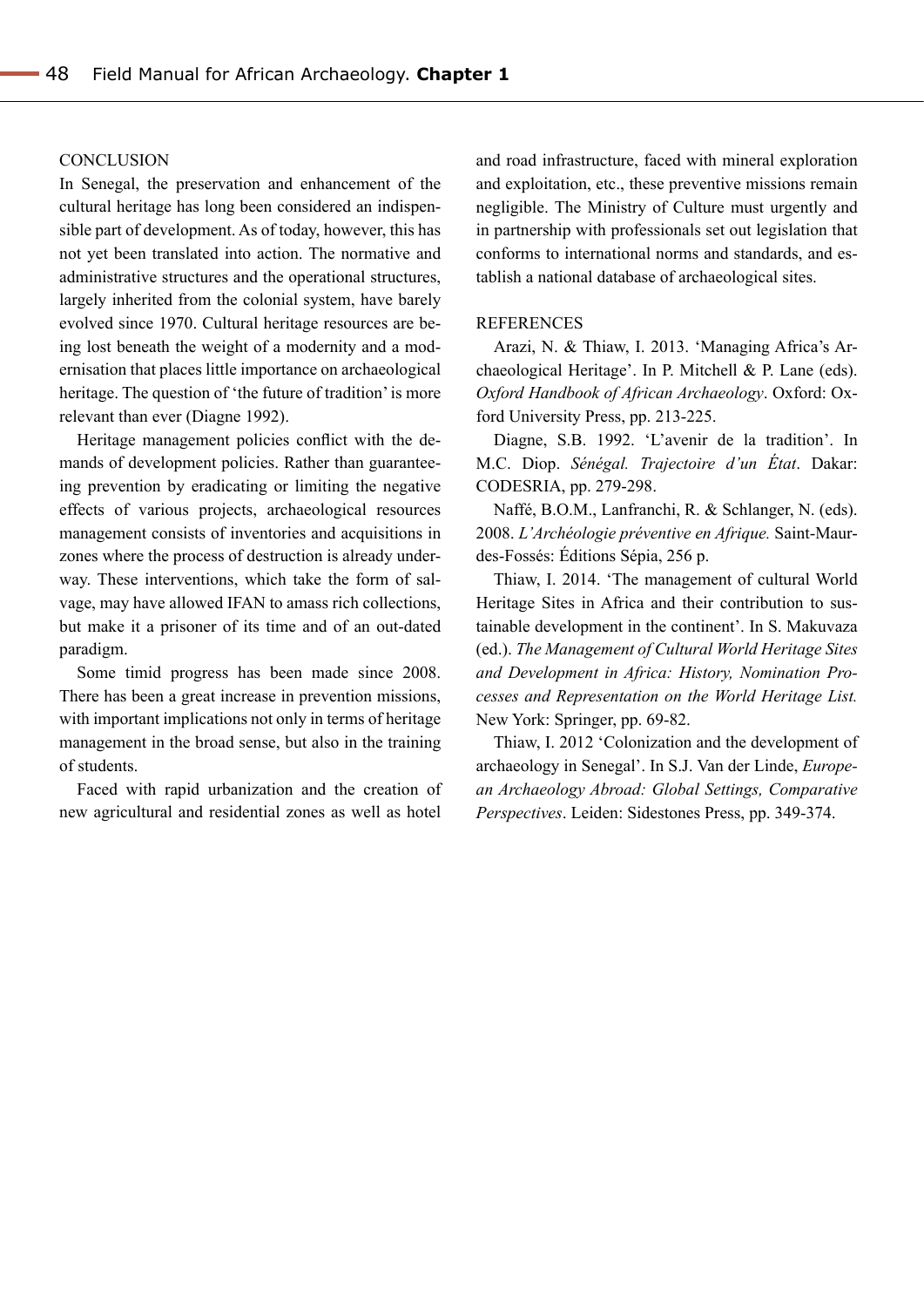# Relations with local communities **Nicolas David1**

In the early 1960s, I was Hallam Movius's foreman at the Upper Palaeolithic site of Abri Pataud in France's Dordogne department and on the weekends used to play midfielder for Les Bisons, the Les Eyzies soccer team. Although not a model of archaeological relations with a community, the situation displays some of the elements. While I did not become an 'Eyzien', I made lasting friends and had fun besides gaining status as someone involved and wishing to contribute. Movius's enthusiastic presence at matches confirmed the engagement of the whole dig. **<sup>1</sup>**

My field research in Africa has been more ethnoarchaeological than archaeological, but I have made several, mainly test, excavations with small teams in Cameroon (e.g. David 2008), the CAR, Nigeria and South Sudan. My archaeological experience is thus not unlike that of African and Africanist researchers running their own programs for the first time. I should add that my teams have never engaged in what is now known as 'community archaeology', in which the host community is a full partner in the archaeological enterprise. An article by Peter Schmidt (2014) and its rich set of references provides an excellent introduction to that topic. Community archaeology is a highly desirable but not always achievable form of practice, for example when archaeologists carry out research with and among groups that, for lack of education, extreme poverty or other impediments, are incapable of acting as partners. In such cases it is nonetheless very much to the benefit of the research to conform to the ideals of community archaeology, involving and benefiting community members in all possible ways, including training, and leaving a material and documentary legacy that will one day be appreciated by community descendants.

#### I. FIRST CONTACT

I have organized this piece in terms of the progression of research, starting with the choice of a particular place to undertake fieldwork. A local community is always going to be involved, and all the ministerial, provincial and other permits in your pocket will be useless unless the host community is willing to cooperate and support your work by providing − besides labor − knowledge and many-sided human interaction. So first contact is critical as the start of a relationship of reciprocity that must be perceived as balanced by all parties. Luckily you are interested in something that interests them: their past and their present. For even if the chosen community is one of recent conquerors, as at Bé in northern Cameroon, its inhabitants knew a great deal about making a living in that environment, and were intrigued by the mounds produced by their predecessors (David 1971). In 1967, accompanied by Eldridge Mohammadou, ethnohistorian, guide and friend, we toured much of Cameroon looking for sites that might inform on the Bantu expansion. I wanted to work at Bé as soon as I saw it. After visiting the chief, Alhaji Hamman Sali, explaining my interest, and getting his permission, Eldridge and I hiked to the highest of its settlement mounds − well over a thousand years of stratigraphy. By the time we got back to the chief's residence I had the outlines of a project. The chief and councilors listened graciously to my off-the-cuff presentation, then approved in principle. And so we left.

Leaving is helpful; it gives time for the community to become accustomed to the possibility of your living amongst them, to discuss its potential advantages and disadvantages and relations with the researcher. Over the next months I kept the chief informed of developments by letter. When I returned the following fall with a team and two vehicles, I was no stranger, having morphed from casual visitor with odd ideas to someone of substance who had kept his word. We were up and digging in days.

#### II. IN THE FIELD

Though this was by no means my only reason, I demonstrated respect in my dealings with Hamman Sali by learning Fulfulde, the language of the Fulbe (or Fulani, Peul, etc.). This I did in Philadelphia by using a dictionary and grammar and listening to Eldridge's record-

<sup>1</sup> Emeritus Professor of Archaeology, University of Calgary, Canada.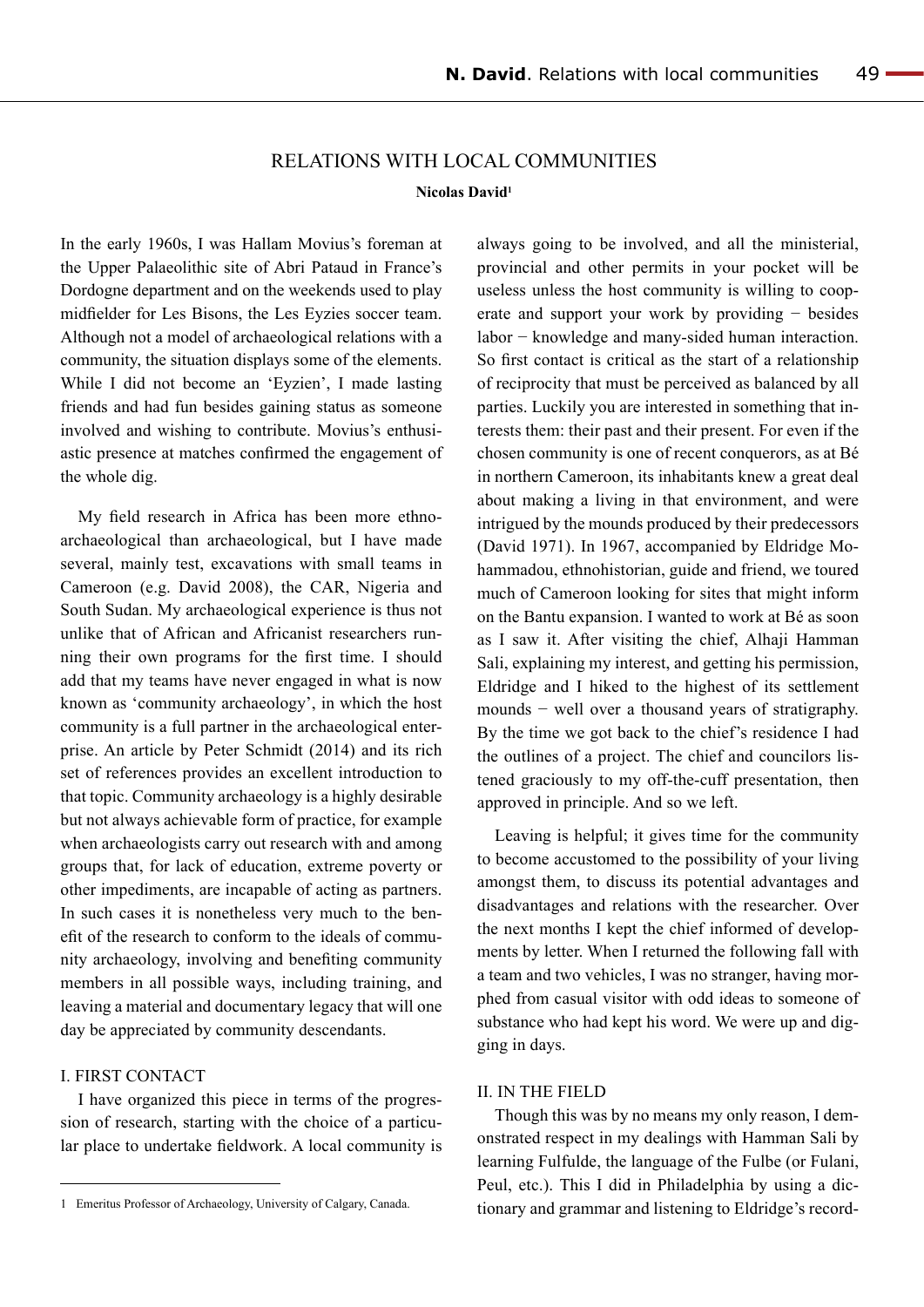ings of the exercises in the latter − and then spending every weekday breakfast for a semester teaching the language to Frank Bartell, my future chief assistant. In the event, French was the language of the dig, but after four months excavating I was able to conduct ethnoarchaeological research in Fulfulde thanks to a local assistant, Souaibou Barkindo, who spoke no French but communicated with me at a level of difficulty precisely adjusted to my increasing competence.

'Field assistants are born, not made … but sometimes they are thrust upon one and require a great deal of training.' I wrote on this important topic in *Ethnoarchaeology in Action* (David and Kramer 2001: 73) and will not repeat it here, except to say that I had an assistant thrust upon me in the first year of the 1984- 2008 Mandara Archaeological Project (MAP). He was bright and energetic but, a proud descendant of the slave-taking Wandala state, regarded Mandara Moun-



in Cameroon. Nic David calculates, Frank Kense counts banknotes. Edward Matenga, the conservator of Great Zimbabwe, and Gerhard Müller-Kosack observe. (Photo © Judy Sterner.)

tains montagnards, whose ancestors were the slavers' prey, as inferior beings. During that season we were engaged in survey and test excavations and were able take advantage of his good qualities. But he was not rehired when we returned in 1986 to do ethnoarchaeology. One's field assistant (interpreter, guide, and if all goes well eventually confidant and friend) should then be a member of the host community, intelligent and curious (though not necessarily highly educated), discreet, tolerant and sympathetic, and from neither too high nor too low a position in society. If such a person works with you a good length of time, he or she will learn a great deal about the research (and much more), which they relay to other community members. An assistant, well-trained and informed on his or her society and its past, is not the least legacy that an archaeologist can leave to the host community. I should add that assistants must also cope with the suspicion that they are failing to redistribute the large sums of money they are believed to be earning. This brings me to the subject of wages.

Hiring is a political act that the outsider is required to perform when least qualified to do so. The political aspects include whom and whom not to hire (and risk offending) and how much to pay them. I have found it best to hire a majority of the workers from among those resident in the immediate vicinity of the site (**fig. 1**). This can be justified to the larger community in terms of their availability. Laborers' wages are typically derisorily low for workers, some of whom can be more quickly trained than most Westerners to grasp the principles of stratigraphy, discriminate between minor strata and recognize faint architectural features. (This proved useful when I happened on the remains of a massacre in southern Sudan and had to prove to my Dinka employees that the remains were not those of their ancestors.) On the other hand, the outsider is unwise to upset the local labor market by offering substantially higher wages. It has been my practice to start workers at a wage marginally above the local standard − and to increase it rapidly for the better excavators. You avoid antagonizing local employers and at the same time gain goodwill and respect.

It's not just a matter of money. In Africa, far more than in the West, personal and business relationships go Fig. 1. Paying the workmen their wages at DGB-2, a monumental site hand in hand. In 1975 I brought a small team from the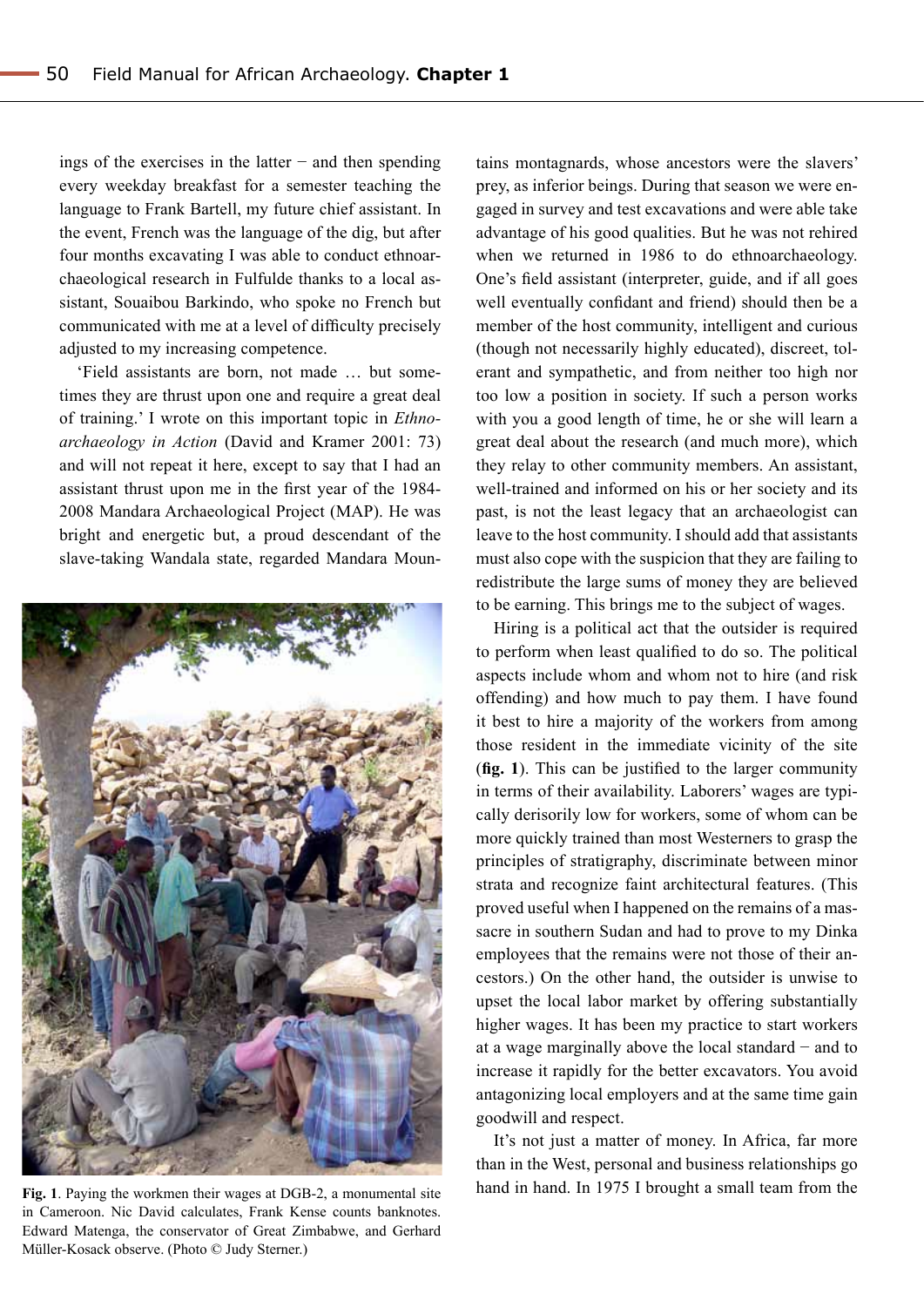

**Fig. 2**. Judy Sterner shares photos of Canada with Gobway, a Sirak potter, and her family. Cameroon, 1990. (Photo © Nicholas David.)

University of Ibadan, Nigeria, to the Central African Republic to work on monumental Tazunu sites (David 1983). In this impoverished country, almost empty of people, the villages were strung out along the roads waiting endlessly for the schools and clinics that had been promised them by their President-for-life and later Emperor Jean-Bédel Bokassa. We hired workers at going rates but found they were incapable of handling the massive granite slabs and uprights of the Tazunu without extra protein in their manioc-based diet. So each day we bought them meat.

Entering a new culture is learning to swim in a sea of expectations that one negotiates through reciprocities of various kinds, from simple greetings to substantial and ongoing exchanges (**fig. 2**). The outsider is often in a position to offer transport, for example, and when Judy Sterner and I got settled at Sukur in Nigeria ([www.sukur.info\)](www.sukur.info), she offered first aid to our neighbors while at the same time training one of our assistants, to whom we eventually passed on our copy of *Where there is no doctor* (Werner *et al.* 1993).<sup>2</sup> Crucially important amongst these reciprocities is the exchange of information with interested members of the community and particularly its leaders. It is essential that what you are doing is done in the open; people are suspicious, and if an occasional spectator-damaged section wall is the price of transparency, it is well worth paying.



**Fig. 3**. The going away party organized by Sukur and Damay for Nic David (in front of the great baobab) and Judy Sterner (on the dance floor) in March 1993. (Photo © James H. Wade.)

The previous paragraphs offer sufficient clues as to the types of behaviors that are likely to lead to good relations between archaeologist and the community − and hopefully between the community and the other outsiders in the archaeologist's team.<sup>3</sup> If the team is resident away from the community, it may be able to live in its own bubble and have little contact outside of work. This, I was told by an amused Tale teacher in 1991, was why the Canadian International Development Agency compound in Bolgatanga, Ghana, was known to locals as 'Johannesburg'. But, although it may take a little courage to make the initial move, every archaeologist needs to get involved and to learn as much about local life and culture as is possible − without bringing him or herself into conflict or disrepute with the host community, thereby endangering the project. (As team leader, you must be prepared to send an offender home if necessary.) Good behavior requires good manners and achieving a balance between willingness to enter into others' lives and maintenance of your own identity (**fig. 3**). You will make mistakes, as I did in 2001 when first venturing up Mount Oupay in Cameroon searching for monumental sites on a Mafa festival day. I was handed a bowl of beer and, before drinking and without thinking, spilled a few drops on the ground. My host, greatly affronted, took this as a claim to his land. I apologized, explaining that my libation was intended, as elsewhere in the mountains, for Zhigile, the creator

<sup>2</sup> Judy was qualified to provide first aid. All members of the MAP 1986 team took a St Johns Ambulance course, an investment that paid off, for example when Kodzo Gavua resuscitated a Mafa baby who had 'died' twice.

<sup>3</sup> The chapter on fieldwork and ethics in David and Kramer (2001: 63-90) offers much more on this and related topics.